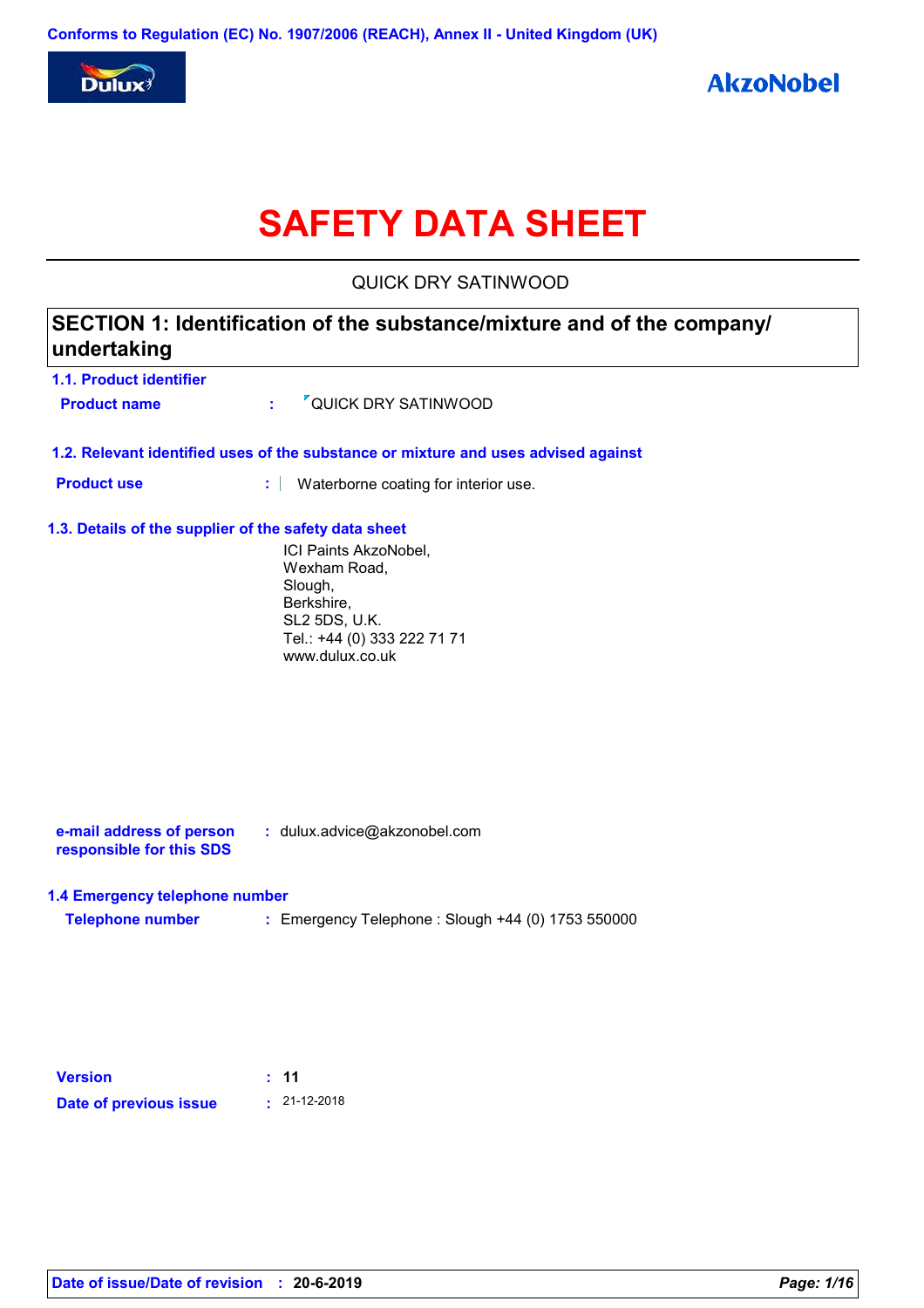# **SECTION 2: Hazards identification**

| 2.1 Classification of the substance or mixture                                                                                                                  |                                                                                                                                                           |
|-----------------------------------------------------------------------------------------------------------------------------------------------------------------|-----------------------------------------------------------------------------------------------------------------------------------------------------------|
| <b>Product definition</b>                                                                                                                                       | $:$ Mixture                                                                                                                                               |
| Skin Sens. 1, H317                                                                                                                                              | <b>Classification according to Regulation (EC) No. 1272/2008 [CLP/GHS]</b>                                                                                |
|                                                                                                                                                                 | The product is classified as hazardous according to Regulation (EC) 1272/2008 as amended.                                                                 |
| <b>Ingredients of unknown</b><br>toxicity                                                                                                                       | $: 0\%$                                                                                                                                                   |
| <b>Ingredients of unknown</b><br>ecotoxicity                                                                                                                    | $: 0\%$                                                                                                                                                   |
|                                                                                                                                                                 | See Section 16 for the full text of the H statements declared above.                                                                                      |
|                                                                                                                                                                 | See Section 11 for more detailed information on health effects and symptoms.                                                                              |
| <b>2.2 Label elements</b>                                                                                                                                       |                                                                                                                                                           |
| <b>Hazard pictograms</b>                                                                                                                                        |                                                                                                                                                           |
|                                                                                                                                                                 |                                                                                                                                                           |
|                                                                                                                                                                 |                                                                                                                                                           |
|                                                                                                                                                                 |                                                                                                                                                           |
| <b>Signal word</b>                                                                                                                                              | : $M$ arning                                                                                                                                              |
| <b>Hazard statements</b>                                                                                                                                        | $\frac{1}{2}$ $\frac{1}{2}$ $\frac{1}{2}$ $\frac{1}{2}$ $\frac{1}{2}$ $\frac{1}{2}$ $\frac{1}{2}$ $\frac{1}{2}$ $\frac{1}{2}$ and allergic skin reaction. |
| <b>Precautionary statements</b>                                                                                                                                 |                                                                                                                                                           |
| <b>General</b>                                                                                                                                                  | : P102 - Keep out of reach of children.<br>P101 - If medical advice is needed, have product container or label at hand.                                   |
| <b>Prevention</b>                                                                                                                                               | : P262 - Do not get in eyes, on skin, or on clothing.                                                                                                     |
| <b>Response</b>                                                                                                                                                 | $\therefore$ $P312$ - Call a POISON CENTER or doctor/physician if you feel unwell.                                                                        |
| <b>Storage</b>                                                                                                                                                  | : Not applicable.                                                                                                                                         |
| <b>Disposal</b>                                                                                                                                                 | : P501 - Dispose of contents and container in accordance with all local, regional,<br>national or international regulations.                              |
| <b>Hazardous ingredients</b>                                                                                                                                    | : $\sqrt{2}$ -benzisothiazol-3(2H)-one<br>$C(M)$ IT/MIT $(3:1)$                                                                                           |
| <b>Supplemental label</b><br>elements                                                                                                                           | : Mot applicable.                                                                                                                                         |
| <b>Annex XVII - Restrictions</b><br>on the manufacture,<br>placing on the market and<br>use of certain dangerous<br>substances, mixtures and<br><b>articles</b> | : Not applicable.                                                                                                                                         |
| <b>Special packaging requirements</b>                                                                                                                           |                                                                                                                                                           |
| <b>Containers to be fitted</b><br>with child-resistant<br>fastenings                                                                                            | : Not applicable.                                                                                                                                         |
| <b>Tactile warning of danger</b>                                                                                                                                | : Not applicable.                                                                                                                                         |
| 2.3 Other hazards                                                                                                                                               |                                                                                                                                                           |
| <b>Voluntary label element</b><br>(CEPE)                                                                                                                        | : Not applicable.                                                                                                                                         |
| Other hazards which do<br>not result in classification                                                                                                          | : None known.                                                                                                                                             |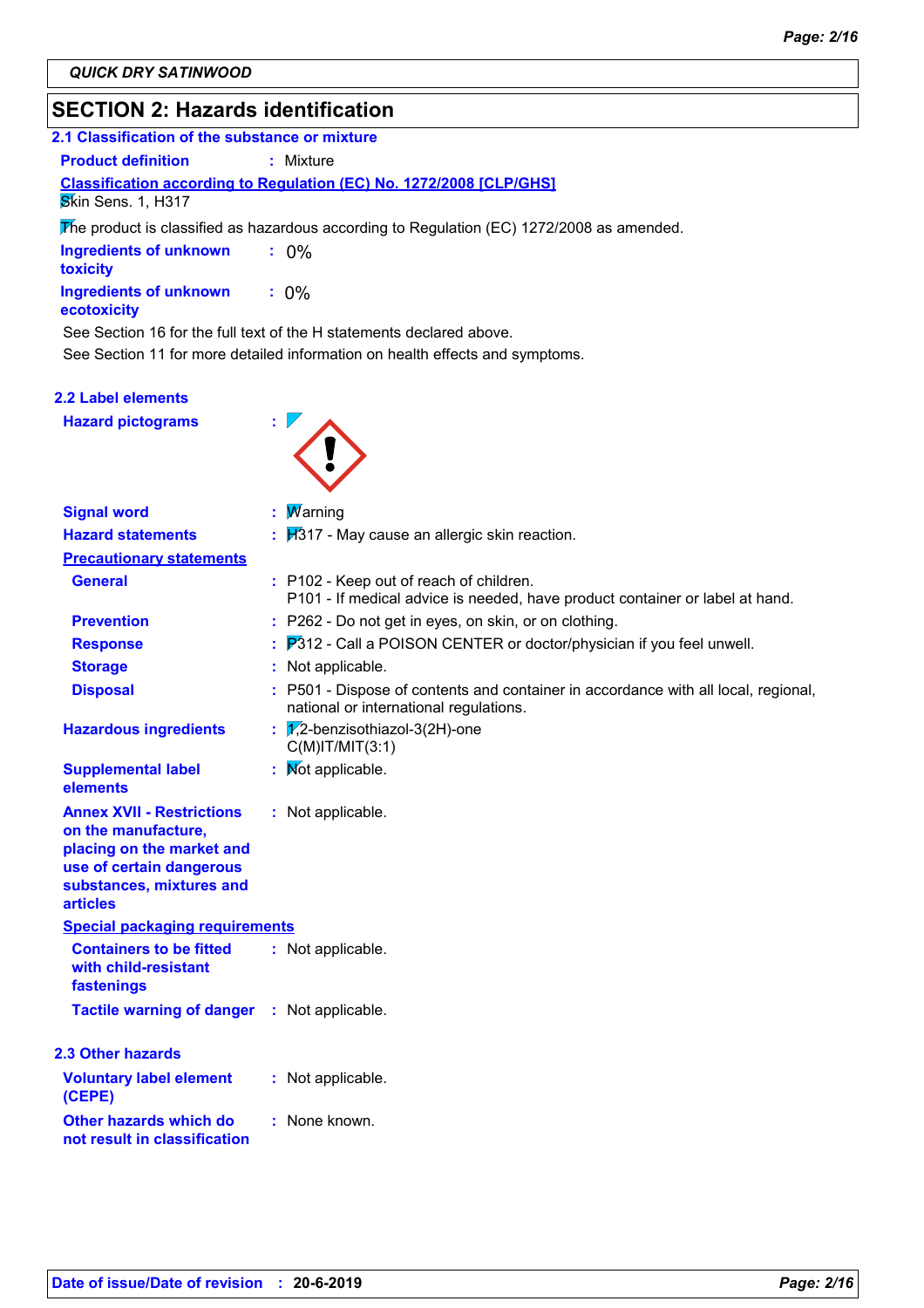# **SECTION 3: Composition/information on ingredients**

| <b>3.2 Mixtures</b>                          | : Mixture                                                                                |                |                                                                                                                                                                                                 |             |
|----------------------------------------------|------------------------------------------------------------------------------------------|----------------|-------------------------------------------------------------------------------------------------------------------------------------------------------------------------------------------------|-------------|
| <b>Product/ingredient name</b>               | <b>Identifiers</b>                                                                       | $\frac{9}{6}$  | <b>Regulation (EC) No.</b><br>1272/2008 [CLP]                                                                                                                                                   | <b>Type</b> |
| $\sqrt{2}$ -methoxymethylethoxy)<br>propanol | REACH #:<br>01-2119450011-60<br>EC: 252-104-2<br>CAS: 34590-94-8                         | $≤10$          | Not classified.                                                                                                                                                                                 | $[2]$       |
| 2-(2-butoxyethoxy)ethanol                    | REACH#:<br>01-2119475104-44<br>EC: 203-961-6<br>CAS: 112-34-5<br>Index:<br>603-096-00-8  | ∣≤0,3          | Eye Irrit. 2, H319                                                                                                                                                                              | [1] [2]     |
| bronopol (INN)                               | EC: 200-143-0<br>CAS: 52-51-7<br>Index:<br>603-085-00-8                                  | l≤0,1          | Acute Tox. 4, H302<br>Acute Tox. 4, H312<br>Skin Irrit. 2, H315<br>Eye Dam. 1, H318<br>STOT SE 3, H335<br>Aquatic Acute 1, H400 (M=10)                                                          | $[1]$       |
| 1,2-benzisothiazol-3(2H)-one                 | EC: 220-120-9<br>CAS: 2634-33-5<br>Index:<br>613-088-00-6                                | < 0.05         | Acute Tox. 4, H302<br>Skin Irrit. 2, H315<br>Eye Dam. 1, H318<br>Skin Sens. 1, H317<br>Aquatic Acute 1, H400 (M=10)                                                                             | $[1]$       |
| $C(M)$ IT/MIT $(3:1)$                        | REACH #:<br>01-2120764691-48<br>CAS: 55965-84-9<br>Index:<br>613-167-00-5                | $-0,06$        | Acute Tox. 3, H301<br>Acute Tox. 3, H311<br>Acute Tox. 3, H331<br>Skin Corr. 1B, H314<br>Eye Dam. 1, H318<br>Skin Sens. 1, H317<br>Aquatic Acute 1, H400 (M=1)<br>Aquatic Chronic 1, H410 (M=1) | $[1]$       |
| toluene                                      | REACH #:<br>01-2119471310-51<br>EC: 203-625-9<br>CAS: 108-88-3<br>Index:<br>601-021-00-3 | ≤0,1           | Flam. Liq. 2, H225<br>Skin Irrit. 2, H315<br>Repr. 2, H361d (Unborn child)<br>STOT SE 3, H336<br><b>STOT RE 2, H373</b><br>Asp. Tox. 1, H304                                                    | [1] [2]     |
| methanol                                     | EC: 200-659-6<br>CAS: 67-56-1<br>Index:<br>603-001-00-X                                  | <sub>0.1</sub> | Flam. Liq. 2, H225<br>Acute Tox. 3, H301<br>Acute Tox. 3, H311<br>Acute Tox. 3, H331<br><b>STOT SE 1, H370</b><br>See Section 16 for<br>the full text of the H<br>statements declared<br>above. | [1] [2]     |

There are no additional ingredients present which, within the current knowledge of the supplier and in the concentrations applicable, are classified as hazardous to health or the environment, are PBTs, vPvBs or Substances of equivalent concern, or have been assigned a workplace exposure limit and hence require reporting in this section.

Type

 $\mathbb{M}$  Substance classified with a health or environmental hazard

[2] Substance with a workplace exposure limit

[3] Substance meets the criteria for PBT according to Regulation (EC) No. 1907/2006, Annex XIII

[4] Substance meets the criteria for vPvB according to Regulation (EC) No. 1907/2006, Annex XIII

[5] Substance of equivalent concern

[6] Additional disclosure due to company policy

Occupational exposure limits, if available, are listed in Section 8.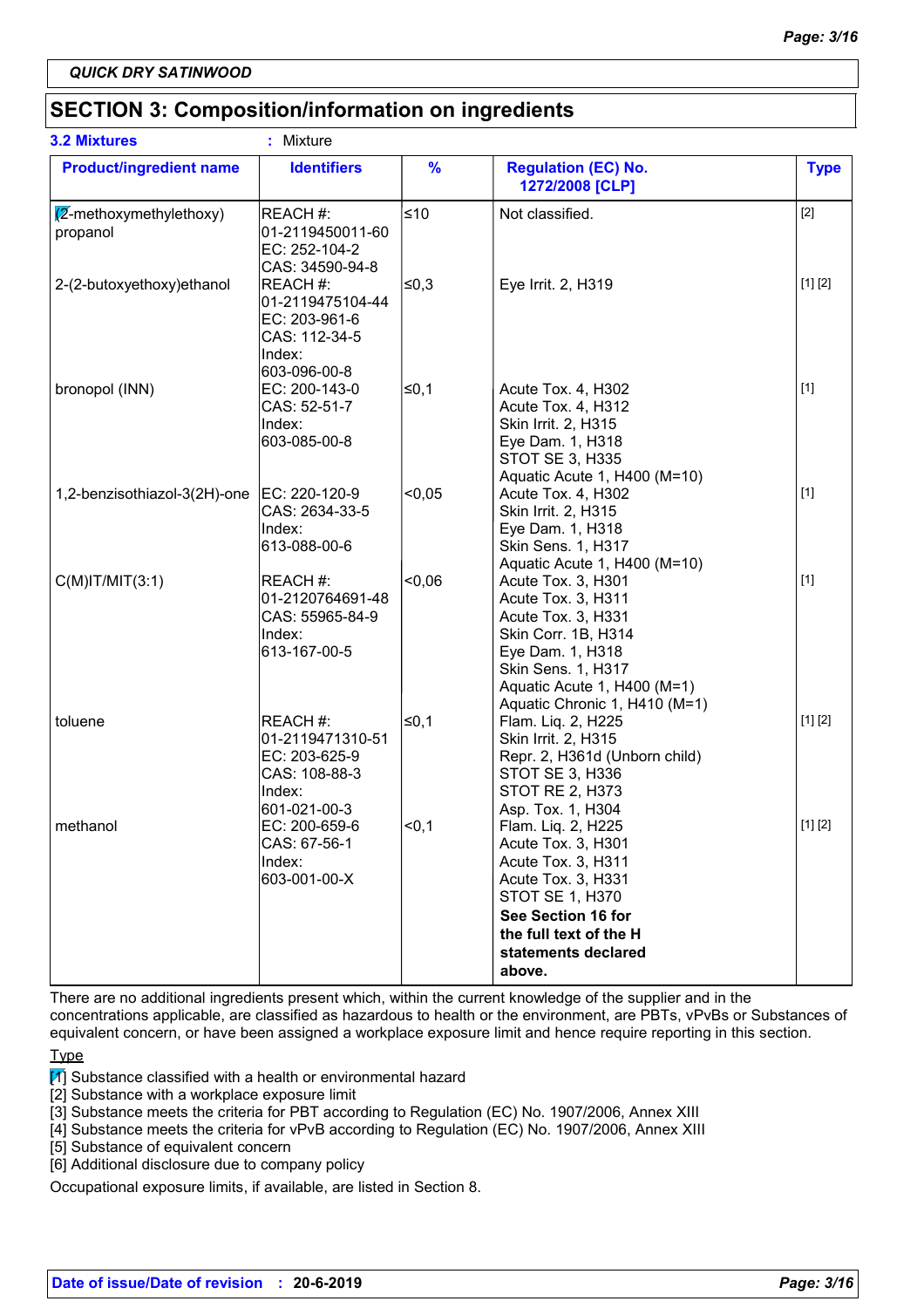### **SECTION 4: First aid measures**

| 4.1 Description of first aid measures |                                                                                                                                                                                                                                                                          |
|---------------------------------------|--------------------------------------------------------------------------------------------------------------------------------------------------------------------------------------------------------------------------------------------------------------------------|
| <b>General</b>                        | : In all cases of doubt, or when symptoms persist, seek medical attention. Never give<br>anything by mouth to an unconscious person. If unconscious, place in recovery<br>position and seek medical advice.                                                              |
| <b>Eye contact</b>                    | : Remove contact lenses, irrigate copiously with clean, fresh water, holding the<br>eyelids apart for at least 10 minutes and seek immediate medical advice.                                                                                                             |
| <b>Inhalation</b>                     | : Remove to fresh air. Keep person warm and at rest. If not breathing, if breathing is<br>irregular or if respiratory arrest occurs, provide artificial respiration or oxygen by<br>trained personnel.                                                                   |
| <b>Skin contact</b>                   | : Remove contaminated clothing and shoes. Wash skin thoroughly with soap and<br>water or use recognised skin cleanser. Do NOT use solvents or thinners.                                                                                                                  |
| <b>Ingestion</b>                      | : If swallowed, seek medical advice immediately and show the container or label.<br>Keep person warm and at rest. Do NOT induce vomiting.                                                                                                                                |
| <b>Protection of first-aiders</b>     | : No action shall be taken involving any personal risk or without suitable training. It<br>may be dangerous to the person providing aid to give mouth-to-mouth resuscitation.<br>Wash contaminated clothing thoroughly with water before removing it, or wear<br>gloves. |

#### **4.2 Most important symptoms and effects, both acute and delayed**

There are no data available on the mixture itself. The mixture has been assessed following the conventional method of the CLP Regulation (EC) No 1272/2008 and is classified for toxicological properties accordingly. See Sections 2 and 3 for details.

Exposure to component solvent vapour concentrations in excess of the stated occupational exposure limit may result in adverse health effects such as mucous membrane and respiratory system irritation and adverse effects on the kidneys, liver and central nervous system. Symptoms and signs include headache, dizziness, fatigue, muscular weakness, drowsiness and, in extreme cases, loss of consciousness.

Solvents may cause some of the above effects by absorption through the skin. Repeated or prolonged contact with the mixture may cause removal of natural fat from the skin, resulting in non-allergic contact dermatitis and absorption through the skin.

If splashed in the eyes, the liquid may cause irritation and reversible damage.

Ingestion may cause nausea, diarrhea and vomiting.

This takes into account, where known, delayed and immediate effects and also chronic effects of components from short-term and long-term exposure by oral, inhalation and dermal routes of exposure and eye contact.

Contains 1,2-benzisothiazol-3(2H)-one, C(M)IT/MIT(3:1). May produce an allergic reaction.

#### **4.3 Indication of any immediate medical attention and special treatment needed**

| <b>Notes to physician</b>  | : Treat symptomatically. Contact poison treatment specialist immediately if large<br>quantities have been ingested or inhaled. |
|----------------------------|--------------------------------------------------------------------------------------------------------------------------------|
| <b>Specific treatments</b> | No specific treatment.                                                                                                         |

See toxicological information (Section 11)

### **SECTION 5: Firefighting measures**

| 5.1 Extinguishing media                |                                                                      |
|----------------------------------------|----------------------------------------------------------------------|
| <b>Suitable extinguishing</b><br>media | : Recommended: alcohol-resistant foam, $CO2$ , powders, water spray. |
| Unsuitable extinguishing<br>media      | : Do not use water jet.                                              |

#### **5.2 Special hazards arising from the substance or mixture**

| <b>Hazards from the</b><br>substance or mixture | : Fire will produce dense black smoke. Exposure to decomposition products may<br>cause a health hazard.                    |
|-------------------------------------------------|----------------------------------------------------------------------------------------------------------------------------|
| <b>Hazardous combustion</b><br><b>products</b>  | Decomposition products may include the following materials: carbon monoxide,<br>carbon dioxide, smoke, oxides of nitrogen. |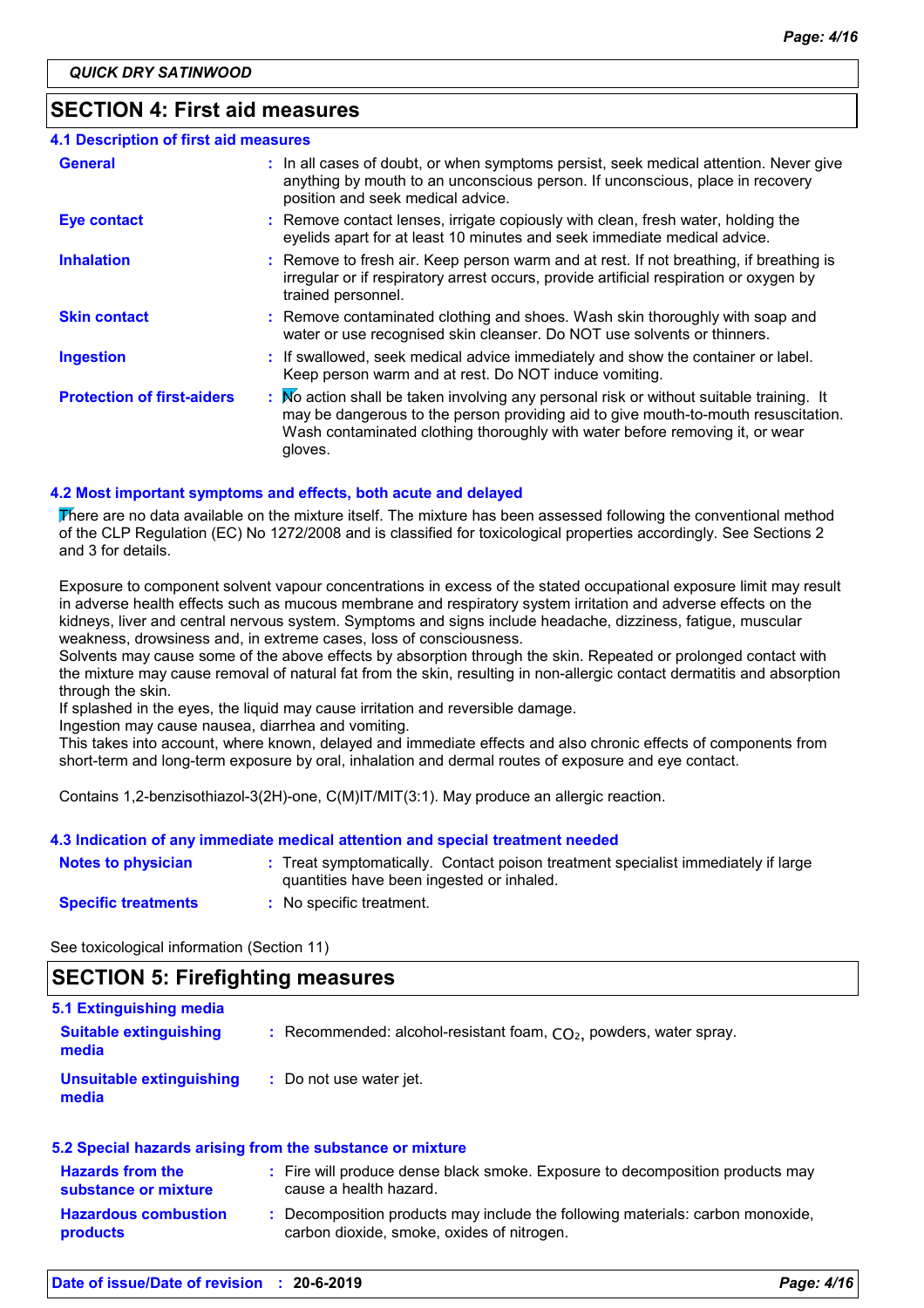# **SECTION 5: Firefighting measures**

| 5.3 Advice for firefighters                              |                                                                                                                    |
|----------------------------------------------------------|--------------------------------------------------------------------------------------------------------------------|
| <b>Special protective actions</b><br>for fire-fighters   | : Cool closed containers exposed to fire with water. Do not release runoff from fire to<br>drains or watercourses. |
| <b>Special protective</b><br>equipment for fire-fighters | : Appropriate breathing apparatus may be required.                                                                 |

# **SECTION 6: Accidental release measures**

| 6.1 Personal precautions, protective equipment and emergency procedures |  |                                                                                                                                                                                                                                                                                    |  |
|-------------------------------------------------------------------------|--|------------------------------------------------------------------------------------------------------------------------------------------------------------------------------------------------------------------------------------------------------------------------------------|--|
| For non-emergency<br>personnel                                          |  | : Exclude sources of ignition and ventilate the area. Avoid breathing vapour or mist.<br>Refer to protective measures listed in sections 7 and 8.                                                                                                                                  |  |
|                                                                         |  | For emergency responders : If specialised clothing is required to deal with the spillage, take note of any<br>information in Section 8 on suitable and unsuitable materials. See also the<br>information in "For non-emergency personnel".                                         |  |
| <b>6.2 Environmental</b><br>precautions                                 |  | : Do not allow to enter drains or watercourses. If the product contaminates lakes,<br>rivers, or sewers, inform the appropriate authorities in accordance with local<br>regulations.                                                                                               |  |
| 6.3 Methods and material<br>for containment and<br>cleaning up          |  | : Contain and collect spillage with non-combustible, absorbent material e.g. sand,<br>earth, vermiculite or diatomaceous earth and place in container for disposal<br>according to local regulations (see Section 13). Preferably clean with a detergent.<br>Avoid using solvents. |  |
| 6.4 Reference to other<br><b>sections</b>                               |  | : See Section 1 for emergency contact information.<br>See Section 8 for information on appropriate personal protective equipment.<br>See Section 13 for additional waste treatment information.                                                                                    |  |

# **SECTION 7: Handling and storage**

The information in this section contains generic advice and guidance. The list of Identified Uses in Section 1 should be consulted for any available use-specific information provided in the Exposure Scenario(s).

| <b>7.1 Precautions for safe</b><br>handling | : Prevent the creation of flammable or explosive concentrations of vapours in air and<br>avoid vapour concentrations higher than the occupational exposure limits.<br>In addition, the product should only be used in areas from which all naked lights and<br>other sources of ignition have been excluded. Electrical equipment should be<br>protected to the appropriate standard.<br>Mixture may charge electrostatically: always use earthing leads when transferring<br>from one container to another.<br>Operators should wear antistatic footwear and clothing and floors should be of the<br>conducting type.<br>Keep away from heat, sparks and flame. No sparking tools should be used.<br>Avoid contact with skin and eyes. Avoid the inhalation of dust, particulates, spray or<br>mist arising from the application of this mixture. Avoid inhalation of dust from<br>sanding.<br>Eating, drinking and smoking should be prohibited in areas where this material is<br>handled, stored and processed.<br>Put on appropriate personal protective equipment (see Section 8).<br>Never use pressure to empty. Container is not a pressure vessel.<br>Always keep in containers made from the same material as the original one.<br>Comply with the health and safety at work laws.<br>Do not allow to enter drains or watercourses.<br>Information on fire and explosion protection<br>Vapours are heavier than air and may spread along floors. Vapours may form<br>explosive mixtures with air. |
|---------------------------------------------|--------------------------------------------------------------------------------------------------------------------------------------------------------------------------------------------------------------------------------------------------------------------------------------------------------------------------------------------------------------------------------------------------------------------------------------------------------------------------------------------------------------------------------------------------------------------------------------------------------------------------------------------------------------------------------------------------------------------------------------------------------------------------------------------------------------------------------------------------------------------------------------------------------------------------------------------------------------------------------------------------------------------------------------------------------------------------------------------------------------------------------------------------------------------------------------------------------------------------------------------------------------------------------------------------------------------------------------------------------------------------------------------------------------------------------------------------------------------------------------------------------------|
|---------------------------------------------|--------------------------------------------------------------------------------------------------------------------------------------------------------------------------------------------------------------------------------------------------------------------------------------------------------------------------------------------------------------------------------------------------------------------------------------------------------------------------------------------------------------------------------------------------------------------------------------------------------------------------------------------------------------------------------------------------------------------------------------------------------------------------------------------------------------------------------------------------------------------------------------------------------------------------------------------------------------------------------------------------------------------------------------------------------------------------------------------------------------------------------------------------------------------------------------------------------------------------------------------------------------------------------------------------------------------------------------------------------------------------------------------------------------------------------------------------------------------------------------------------------------|

#### **7.2 Conditions for safe storage, including any incompatibilities**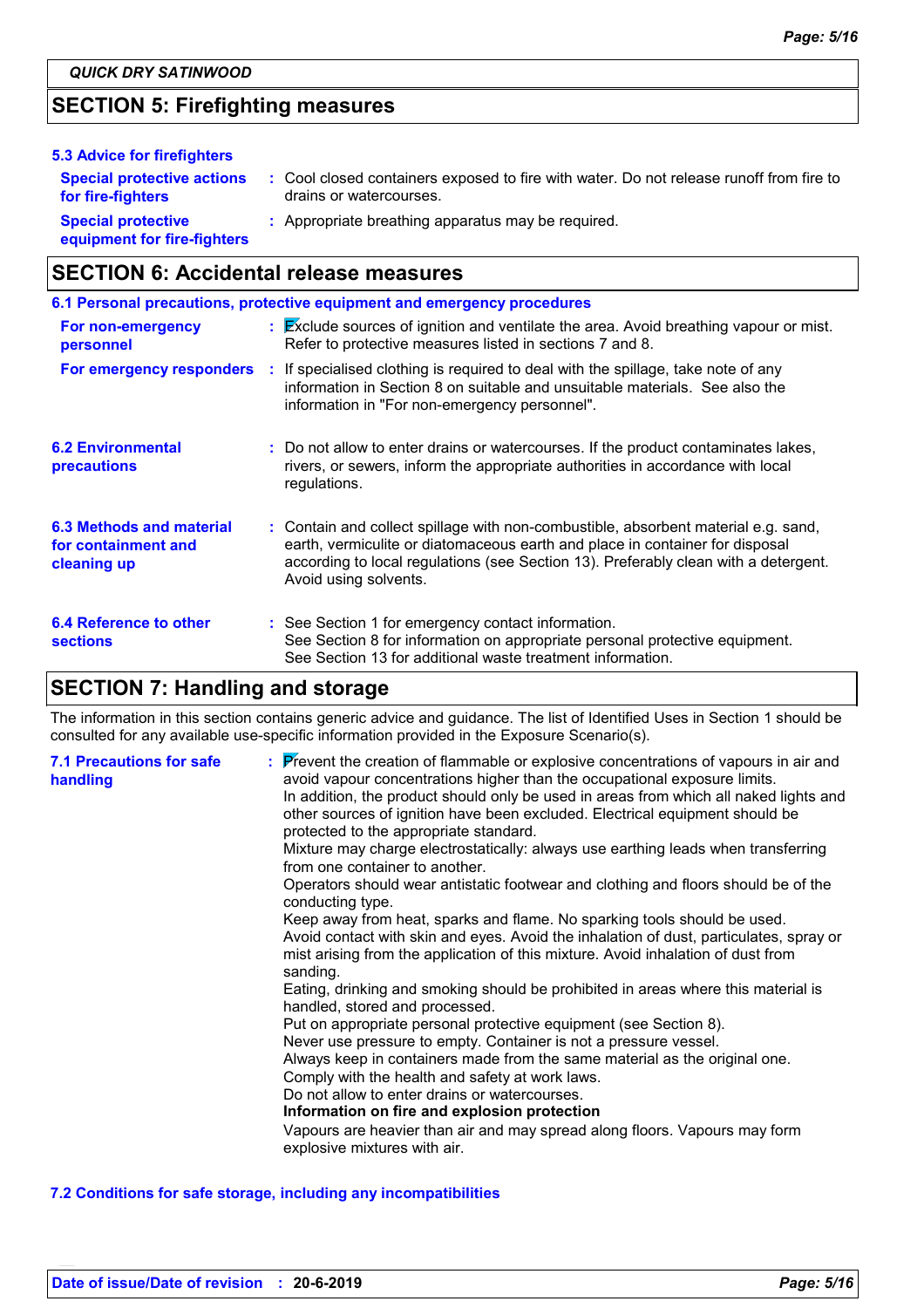# **SECTION 7: Handling and storage**

Store in accordance with local regulations.

#### **Notes on joint storage**

Keep away from: oxidising agents, strong alkalis, strong acids.

#### **Additional information on storage conditions**

Observe label precautions. Store in a dry, cool and well-ventilated area. Keep away from heat and direct sunlight. Keep away from sources of ignition. No smoking. Prevent unauthorised access. Containers that have been opened must be carefully resealed and kept upright to prevent leakage.

#### **7.3 Specific end use(s)**

**Recommendations : Industrial sector specific : solutions** : Not available. : Not available.

# **SECTION 8: Exposure controls/personal protection**

The information in this section contains generic advice and guidance. Information is provided based on typical anticipated uses of the product. Additional measures might be required for bulk handling or other uses that could significantly increase worker exposure or environmental releases.

#### **8.1 Control parameters**

#### **Occupational exposure limits**

| <b>Product/ingredient name</b>            | <b>Exposure limit values</b>                                                                                                                                                                                    |
|-------------------------------------------|-----------------------------------------------------------------------------------------------------------------------------------------------------------------------------------------------------------------|
| $\sqrt{2}$ -methoxymethylethoxy) propanol | EH40/2005 WELs (United Kingdom (UK), 12/2011). Absorbed<br>through skin.<br>TWA: 308 mg/m <sup>3</sup> 8 hours.                                                                                                 |
| 2-(2-butoxyethoxy) ethanol                | TWA: 50 ppm 8 hours.<br>EH40/2005 WELs (United Kingdom (UK), 12/2011).<br>TWA: 10 ppm 8 hours.<br>TWA: 67,5 mg/m <sup>3</sup> 8 hours.<br>STEL: 15 ppm 15 minutes.<br>STEL: 101,2 mg/m <sup>3</sup> 15 minutes. |
| toluene                                   | EH40/2005 WELs (United Kingdom (UK), 12/2011). Absorbed                                                                                                                                                         |
|                                           | through skin.<br>STEL: 384 mg/m <sup>3</sup> 15 minutes.<br>TWA: 191 mg/m <sup>3</sup> 8 hours.<br>TWA: 50 ppm 8 hours.<br>STEL: 100 ppm 15 minutes.                                                            |
| methanol                                  | EH40/2005 WELs (United Kingdom (UK), 12/2011). Absorbed                                                                                                                                                         |
|                                           | through skin.<br>STEL: 333 mg/m <sup>3</sup> 15 minutes.<br>STEL: 250 ppm 15 minutes.<br>TWA: 266 mg/m <sup>3</sup> 8 hours.<br>TWA: 200 ppm 8 hours.                                                           |
| <b>Recommended monitoring</b>             | : If this product contains ingredients with exposure limits, personal, workplace                                                                                                                                |

**procedures** atmosphere or biological monitoring may be required to determine the effectiveness of the ventilation or other control measures and/or the necessity to use respiratory protective equipment. Reference should be made to monitoring standards, such as the following: European Standard EN 689 (Workplace atmospheres - Guidance for the assessment of exposure by inhalation to chemical agents for comparison with limit values and measurement strategy) European Standard EN 14042 (Workplace atmospheres - Guide for the application and use of procedures for the assessment of exposure to chemical and biological agents) European Standard EN 482 (Workplace atmospheres - General requirements for the performance of procedures for the measurement of chemical agents) Reference to national guidance documents for methods for the determination of hazardous substances will also be required.

#### **DNELs/DMELs**

No DNELs/DMELs available.

#### **PNECs**

No PNECs available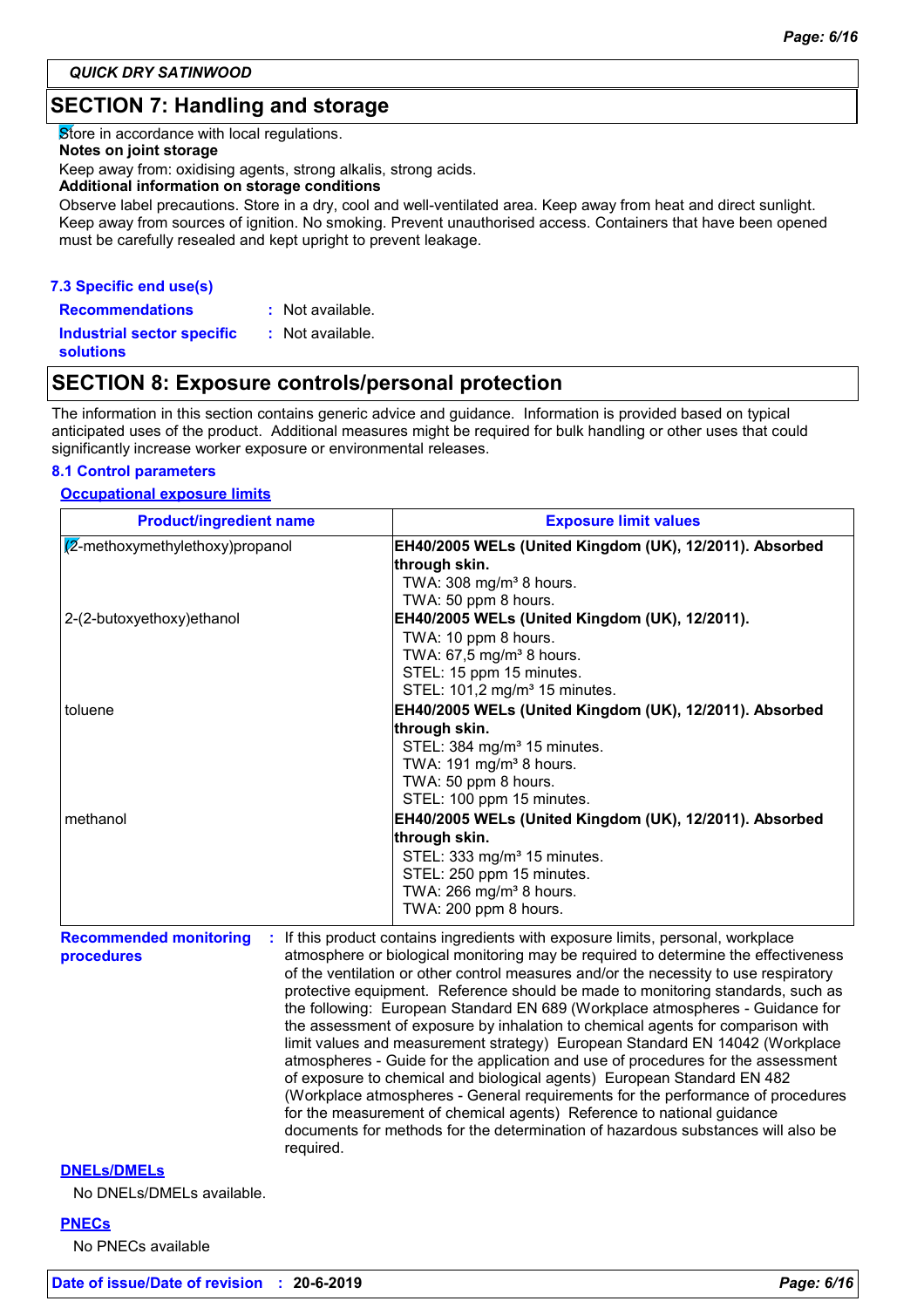# **SECTION 8: Exposure controls/personal protection**

| <b>8.2 Exposure controls</b>                      |                                                                                                                                                                                                                                                                                                                                                                                                                                                                                                                                                                                                                                                                                         |
|---------------------------------------------------|-----------------------------------------------------------------------------------------------------------------------------------------------------------------------------------------------------------------------------------------------------------------------------------------------------------------------------------------------------------------------------------------------------------------------------------------------------------------------------------------------------------------------------------------------------------------------------------------------------------------------------------------------------------------------------------------|
| <b>Appropriate engineering</b><br><b>controls</b> | : Provide adequate ventilation. Where reasonably practicable, this should be<br>achieved by the use of local exhaust ventilation and good general extraction. If<br>these are not sufficient to maintain concentrations of particulates and solvent<br>vapours below the OEL, suitable respiratory protection must be worn.                                                                                                                                                                                                                                                                                                                                                             |
| <b>Individual protection measures</b>             |                                                                                                                                                                                                                                                                                                                                                                                                                                                                                                                                                                                                                                                                                         |
| <b>Hygiene measures</b>                           | : Mash hands, forearms and face thoroughly after handling chemical products, before<br>eating, smoking and using the lavatory and at the end of the working period.<br>Appropriate techniques should be used to remove potentially contaminated clothing.<br>Contaminated work clothing should not be allowed out of the workplace. Wash<br>contaminated clothing before reusing. Ensure that eyewash stations and safety<br>showers are close to the workstation location.                                                                                                                                                                                                             |
| <b>Eye/face protection</b>                        | : Use safety eyewear designed to protect against splash of liquids.                                                                                                                                                                                                                                                                                                                                                                                                                                                                                                                                                                                                                     |
| <b>Skin protection</b>                            |                                                                                                                                                                                                                                                                                                                                                                                                                                                                                                                                                                                                                                                                                         |
|                                                   | When prolonged or frequently repeated contact may occur, a glove with a protection<br>class of 6 (breakthrough time greater than 480 minutes according to EN 374) is<br>recommended. When only brief contact is expected, a glove with a protection class<br>of 2 or higher (breakthrough time greater than 30 minutes according to EN 374) is<br>recommended.                                                                                                                                                                                                                                                                                                                          |
|                                                   | NOTICE: The selection of a specific glove for a particular application and duration of<br>use in a workplace should also take into account all relevant workplace factors such<br>as, but not limited to: Other chemicals which may be handled, physical requirements<br>(cut/puncture protection, dexterity, thermal protection), potential body reactions to<br>glove materials, as well as the instructions/specifications provided by the glove<br>supplier.                                                                                                                                                                                                                        |
|                                                   | The user must check that the final choice of type of glove selected for handling this<br>product is the most appropriate and takes into account the particular conditions of<br>use, as included in the user's risk assessment.                                                                                                                                                                                                                                                                                                                                                                                                                                                         |
|                                                   | Gloves should be replaced regularly and if there is any sign of damage to the glove<br>material.                                                                                                                                                                                                                                                                                                                                                                                                                                                                                                                                                                                        |
|                                                   | Always ensure that the gloves are free from defects and that they are stored and<br>used correctly.                                                                                                                                                                                                                                                                                                                                                                                                                                                                                                                                                                                     |
| <b>Body protection</b>                            | : Personnel should wear antistatic clothing made of natural fibres or of high-<br>temperature-resistant synthetic fibres.                                                                                                                                                                                                                                                                                                                                                                                                                                                                                                                                                               |
| <b>Other skin protection</b>                      | : Appropriate footwear and any additional skin protection measures should be<br>selected based on the task being performed and the risks involved and should be<br>approved by a specialist before handling this product.                                                                                                                                                                                                                                                                                                                                                                                                                                                               |
| <b>Respiratory protection</b>                     | : If workers are exposed to concentrations above the exposure limit, they must use<br>appropriate, certified respirators.                                                                                                                                                                                                                                                                                                                                                                                                                                                                                                                                                               |
|                                                   | OLD LEAD-BASED PAINTS:                                                                                                                                                                                                                                                                                                                                                                                                                                                                                                                                                                                                                                                                  |
|                                                   | When surfaces are to be prepared for painting, account should be taken of the age<br>of the property and the possibility that lead-pigmented paint might be present. There<br>is a possibility that ingestion or inhalation of scrapings or dust arising from the<br>preparation work could cause health effects. As a working rule you should assume<br>that this will be the case if the age of the property is pre 1960.                                                                                                                                                                                                                                                             |
|                                                   | Where possible wet sanding or chemical stripping methods should be used with<br>surfaces of this type to avoid the creation of dust. When dry sanding cannot be<br>avoided, and effective local exhaust ventilation is not available, it is recommended<br>that a dust respirator is worn, that is approved for use with lead dusts, and its type<br>selected on the basis of the COSHH assessment, taking into account the<br>Workplace Exposure Limit for lead in air. Furthermore, steps should be taken to<br>ensure containment of the dusts created, and that all practicable measures are<br>taken to clean up thoroughly all deposits of dusts in and around the affected area. |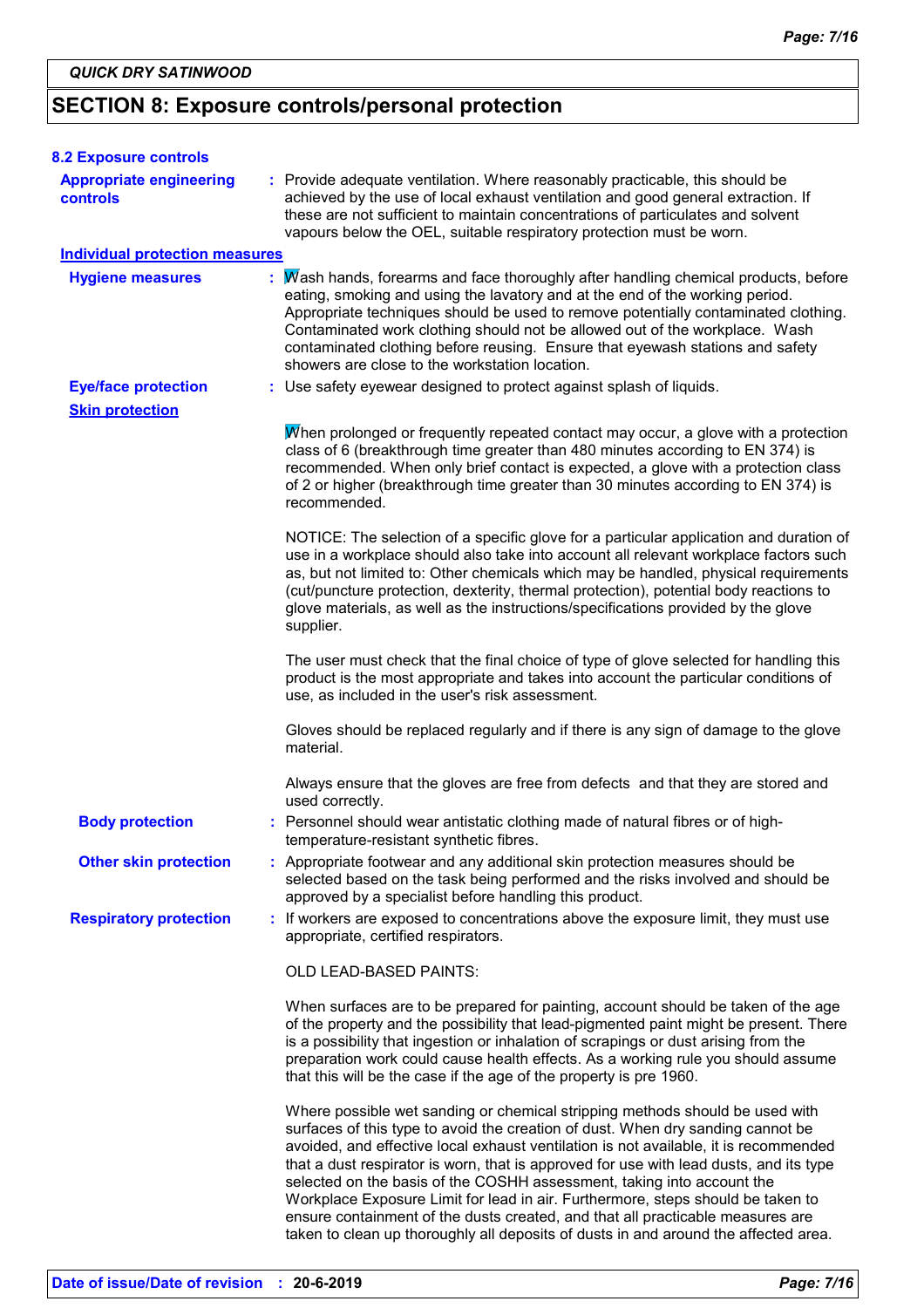#### **SECTION 8: Exposure controls/personal protection**

Respiratory protection in case of dust or spray mist formation. (particle filter EN143 type P2) Respiratory protection in case of vapour formation. (half mask with combination filter A2-P2 til concentrations of 0,5 Vol%.)

The current Control of Lead at Work Regulations approved code of practice should be consulted for advice on protective clothing and personal hygiene precautions. Care should also be taken to exclude visitors, members of the household and especially children from the affected area, during the actual work and the subsequent clean up operations. All scrapings, dust, etc. should be disposed of by the professional painting contractor as Hazardous Waste.

Extra precautions will also need to be taken when burning off old lead-based paints because fumes containing lead will be produced. It is recommended that a respirator, approved for use with particulate fumes of lead is selected on the basis of the COSHH assessment, taking into account the Workplace Exposure Limit for lead in air. Similar precautions to those given above about sanding should be taken with reference to protective clothing, disposal of scrapings and dusts, and exclusion of other personnel and especially children from the building during actual work and the subsequent clean up operations.

Avoid the inhalation of dust. Wear suitable face mask if dry sanding. Special precautions should be taken during surface preparation of pre-1960s paint surfaces over wood and metal as they may contain harmful lead. OLD LEAD-BASED PAINTS:

When surfaces are to be prepared for painting, account should be taken of the age of the property and the possibility that lead-pigmented paint might be present. There is a possibility that ingestion or inhalation of scrapings or dust arising from the preparation work could cause health effects. As a working rule you should assume that this will be the case if the age of the property is pre 1960.

Where possible wet sanding or chemical stripping methods should be used with surfaces of this type to avoid the creation of dust. When dry sanding cannot be avoided, and effective local exhaust ventilation is not available, it is recommended that a dust respirator is worn, that is approved for use with lead dusts, and its type selected on the basis of the COSHH assessment, taking into account the Workplace Exposure Limit for lead in air. Furthermore, steps should be taken to ensure containment of the dusts created, and that all practicable measures are taken to clean up thoroughly all deposits of dusts in and around the affected area.

Respiratory protection in case of dust or spray mist formation. (particle filter EN143 type P2) Respiratory protection in case of vapour formation. (half mask with combination filter A2-P2 til concentrations of 0,5 Vol%.)

The current Control of Lead at Work Regulations approved code of practice should be consulted for advice on protective clothing and personal hygiene precautions. Care should also be taken to exclude visitors, members of the household and especially children from the affected area, during the actual work and the subsequent clean up operations. All scrapings, dust, etc. should be disposed of by the professional painting contractor as Hazardous Waste.

Extra precautions will also need to be taken when burning off old lead-based paints because fumes containing lead will be produced. It is recommended that a respirator, approved for use with particulate fumes of lead is selected on the basis of the COSHH assessment, taking into account the Workplace Exposure Limit for lead in air. Similar precautions to those given above about sanding should be taken with reference to protective clothing, disposal of scrapings and dusts, and exclusion of other personnel and especially children from the building during actual work and the subsequent clean up operations.

Avoid the inhalation of dust. Wear suitable face mask if dry sanding. Special precautions should be taken during surface preparation of pre-1960s paint surfaces over wood and metal as they may contain harmful lead.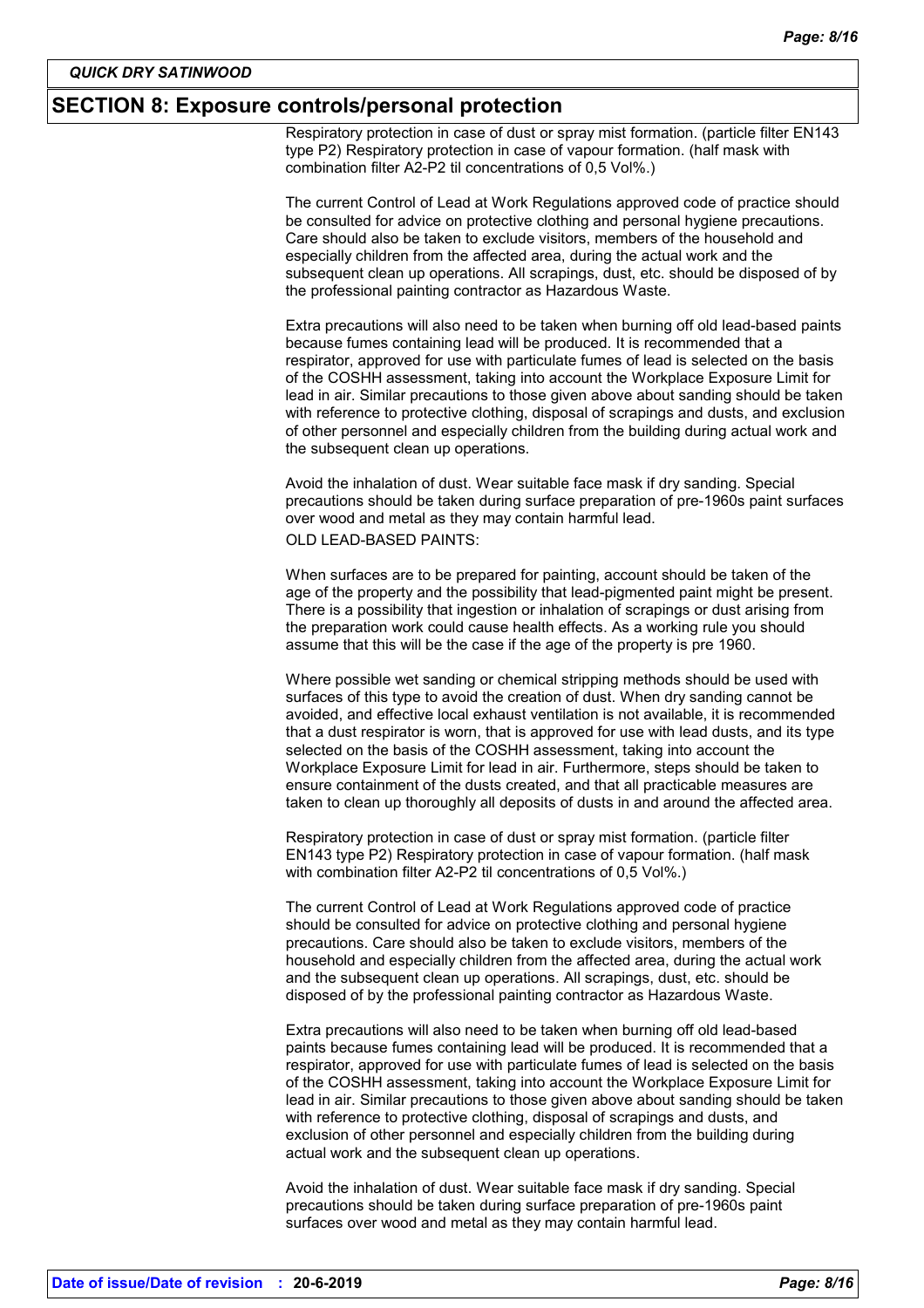# **SECTION 8: Exposure controls/personal protection**

**Environmental exposure : Do not allow to enter drains or watercourses. controls**

### **SECTION 9: Physical and chemical properties**

| 9.1. Information on basic physical and chemical properties |                                                          |
|------------------------------------------------------------|----------------------------------------------------------|
| <b>Appearance</b>                                          |                                                          |
| <b>Physical state</b>                                      | : Liquid.                                                |
| <b>Colour</b>                                              | : Various: See label.                                    |
| <b>Odour</b>                                               | : Not available.                                         |
| <b>Odour threshold</b>                                     | : Not available.                                         |
| pH                                                         | $:$ Not available.                                       |
| <b>Melting point/freezing point</b>                        | : Not available.                                         |
| Initial boiling point and boiling<br>range                 | $: 100^{\circ}$ C                                        |
| <b>Flash point</b>                                         | : Not applicable.                                        |
| <b>Evaporation rate</b>                                    | : Not available.                                         |
| <b>Upper/lower flammability or</b><br>explosive limits     | : Not available.                                         |
| <b>Vapour pressure</b>                                     | : Not available.                                         |
| <b>Vapour density</b>                                      | : Not available.                                         |
| <b>Relative density</b>                                    | : 1,282                                                  |
| <b>Solubility(ies)</b>                                     | : Easily soluble in the following materials: cold water. |
| <b>Partition coefficient: n-octanol/</b><br>water          | : Not available.                                         |
| <b>Auto-ignition temperature</b>                           | : Not available.                                         |
| <b>Decomposition temperature</b>                           | : Not available.                                         |
| <b>Viscosity</b>                                           | Kinematic (room temperature): $5,47$ cm <sup>2</sup> /s  |
| <b>Explosive properties</b>                                | Not available.                                           |
| <b>Oxidising properties</b>                                | : Not available.                                         |
| 9.2. Other information                                     |                                                          |
| <b>Solubility in water</b>                                 | : Not available.                                         |

# **SECTION 10: Stability and reactivity**

| <b>10.1 Reactivity</b>                            | : No specific test data related to reactivity available for this product or its ingredients.                                        |
|---------------------------------------------------|-------------------------------------------------------------------------------------------------------------------------------------|
| <b>10.2 Chemical stability</b>                    | : Stable under recommended storage and handling conditions (see Section 7).                                                         |
| <b>10.3 Possibility of</b><br>hazardous reactions | : L'inder normal conditions of storage and use, hazardous reactions will not occur.                                                 |
| <b>10.4 Conditions to avoid</b>                   | : When exposed to high temperatures may produce hazardous decomposition<br>products.                                                |
| 10.5 Incompatible materials                       | : Keep away from the following materials to prevent strong exothermic reactions:<br>oxidising agents, strong alkalis, strong acids. |
| <b>10.6 Hazardous</b><br>decomposition products   | Decomposition products may include the following materials: carbon monoxide,<br>carbon dioxide, smoke, oxides of nitrogen.          |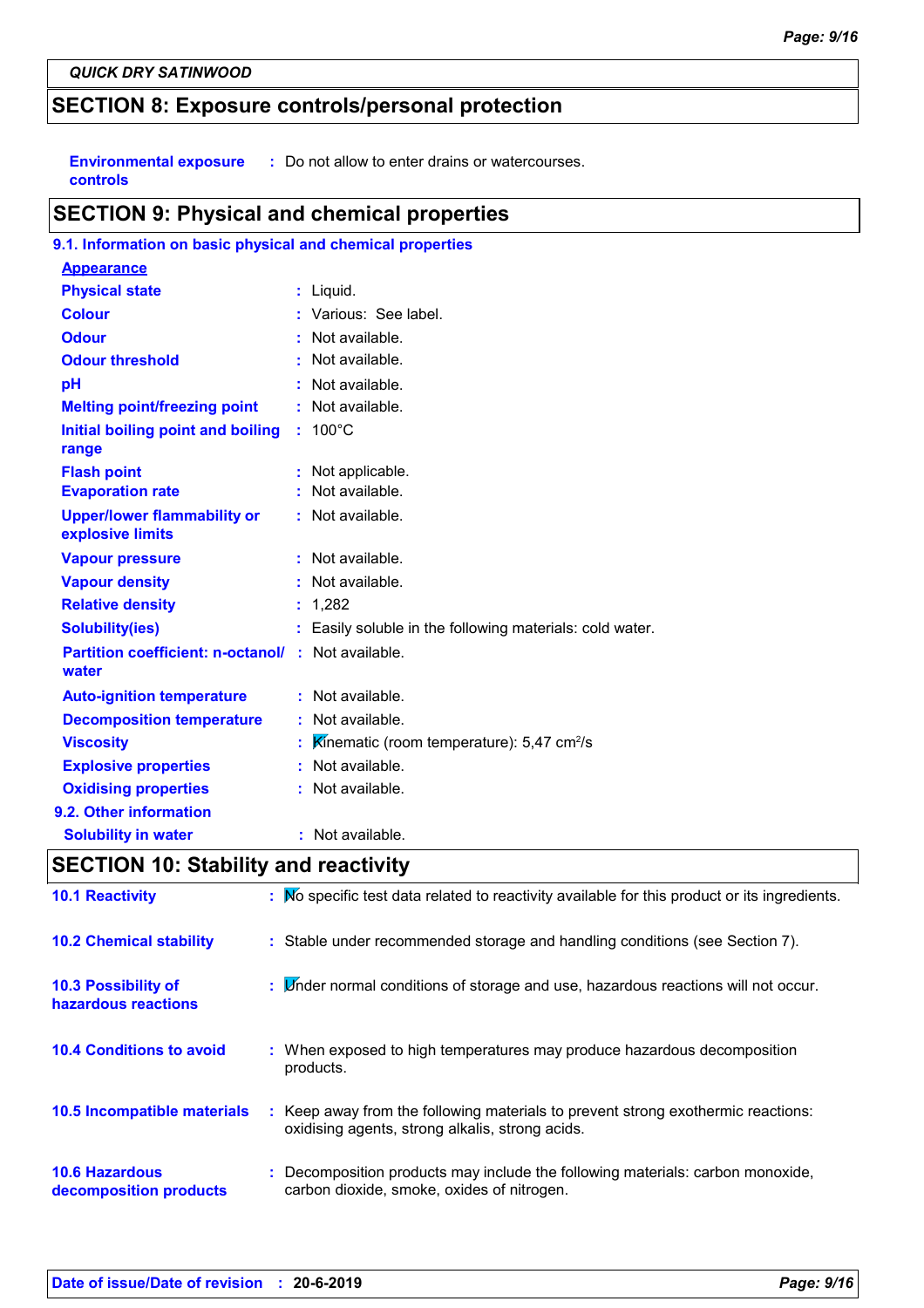# **SECTION 11: Toxicological information**

#### **11.1 Information on toxicological effects**

There are no data available on the mixture itself. The mixture has been assessed following the conventional method of the CLP Regulation (EC) No 1272/2008 and is classified for toxicological properties accordingly. See Sections 2 and 3 for details.

Exposure to component solvent vapour concentrations in excess of the stated occupational exposure limit may result in adverse health effects such as mucous membrane and respiratory system irritation and adverse effects on the kidneys, liver and central nervous system. Symptoms and signs include headache, dizziness, fatigue, muscular weakness, drowsiness and, in extreme cases, loss of consciousness.

Solvents may cause some of the above effects by absorption through the skin. Repeated or prolonged contact with the mixture may cause removal of natural fat from the skin, resulting in non-allergic contact dermatitis and absorption through the skin.

If splashed in the eyes, the liquid may cause irritation and reversible damage.

Ingestion may cause nausea, diarrhea and vomiting.

This takes into account, where known, delayed and immediate effects and also chronic effects of components from short-term and long-term exposure by oral, inhalation and dermal routes of exposure and eye contact.

Contains 1,2-benzisothiazol-3(2H)-one, C(M)IT/MIT(3:1). May produce an allergic reaction.

#### **Acute toxicity**

**Conclusion/Summary :** Not available.

**Acute toxicity estimates**

Not available.

#### **Irritation/Corrosion**

| <b>Product/ingredient name</b>   | <b>Result</b>            | <b>Species</b> | <b>Score</b>             | <b>Exposure</b> | <b>Observation</b> |
|----------------------------------|--------------------------|----------------|--------------------------|-----------------|--------------------|
| $\sqrt{2}$ -methoxymethylethoxy) | Eyes - Mild irritant     | Human          |                          | 8 milligrams    |                    |
| propanol                         |                          |                |                          |                 |                    |
|                                  | Eyes - Mild irritant     | Rabbit         | L,                       | 24 hours 500    |                    |
|                                  |                          |                |                          | milligrams      |                    |
|                                  | Skin - Mild irritant     | Rabbit         | ÷,                       | 500             |                    |
|                                  |                          |                |                          | milligrams      |                    |
| 2-(2-butoxyethoxy)ethanol        | Eyes - Moderate irritant | Rabbit         | -                        | 24 hours 20     |                    |
|                                  |                          |                |                          | milligrams      |                    |
|                                  | Eyes - Severe irritant   | Rabbit         | -                        | 20 milligrams   |                    |
| bronopol (INN)                   | Skin - Moderate irritant | Human          | -                        | 10 milligrams   |                    |
|                                  | Skin - Mild irritant     | Rabbit         | $\overline{a}$           | 24 hours 500    |                    |
|                                  |                          |                |                          | milligrams      |                    |
|                                  | Skin - Moderate irritant | Rabbit         |                          | 80 milligrams   |                    |
| 1,2-benzisothiazol-3(2H)-one     | Skin - Mild irritant     | Human          | L,                       | 48 hours 5      |                    |
|                                  |                          |                |                          | Percent         |                    |
| $C(M)$ IT/MIT $(3:1)$            | Skin - Severe irritant   | Human          | $\overline{\phantom{0}}$ | 0.01 Percent    |                    |
| toluene                          | Eyes - Mild irritant     | Rabbit         | $\overline{a}$           | 0,5 minutes     |                    |
|                                  |                          |                |                          | 100             |                    |
|                                  |                          |                |                          | milligrams      |                    |
|                                  | Eyes - Mild irritant     | Rabbit         | ÷,                       | 870             |                    |
|                                  |                          |                |                          | Micrograms      |                    |
|                                  | Eyes - Severe irritant   | Rabbit         | L,                       | 24 hours 2      |                    |
|                                  |                          |                |                          | milligrams      |                    |
|                                  | Skin - Mild irritant     | Pig            | ÷,                       | 24 hours 250    |                    |
|                                  |                          |                |                          | microliters     |                    |
|                                  | Skin - Mild irritant     | Rabbit         | ÷,                       | 435             |                    |
|                                  |                          |                |                          | milligrams      |                    |
|                                  | Skin - Moderate irritant | Rabbit         | ÷,                       | 24 hours 20     |                    |
|                                  |                          |                |                          | milligrams      |                    |
|                                  | Skin - Moderate irritant | Rabbit         | -                        | 500             |                    |
|                                  |                          |                |                          | milligrams      |                    |
| methanol                         | Eyes - Moderate irritant | Rabbit         | $\qquad \qquad -$        | 24 hours 100    |                    |
|                                  |                          |                |                          | milligrams      |                    |
|                                  | Eyes - Moderate irritant | Rabbit         | -                        | 40 milligrams   |                    |
|                                  | Skin - Moderate irritant | Rabbit         | -                        | 24 hours 20     |                    |
|                                  |                          |                |                          | milligrams      |                    |

**Conclusion/Summary :** Not available.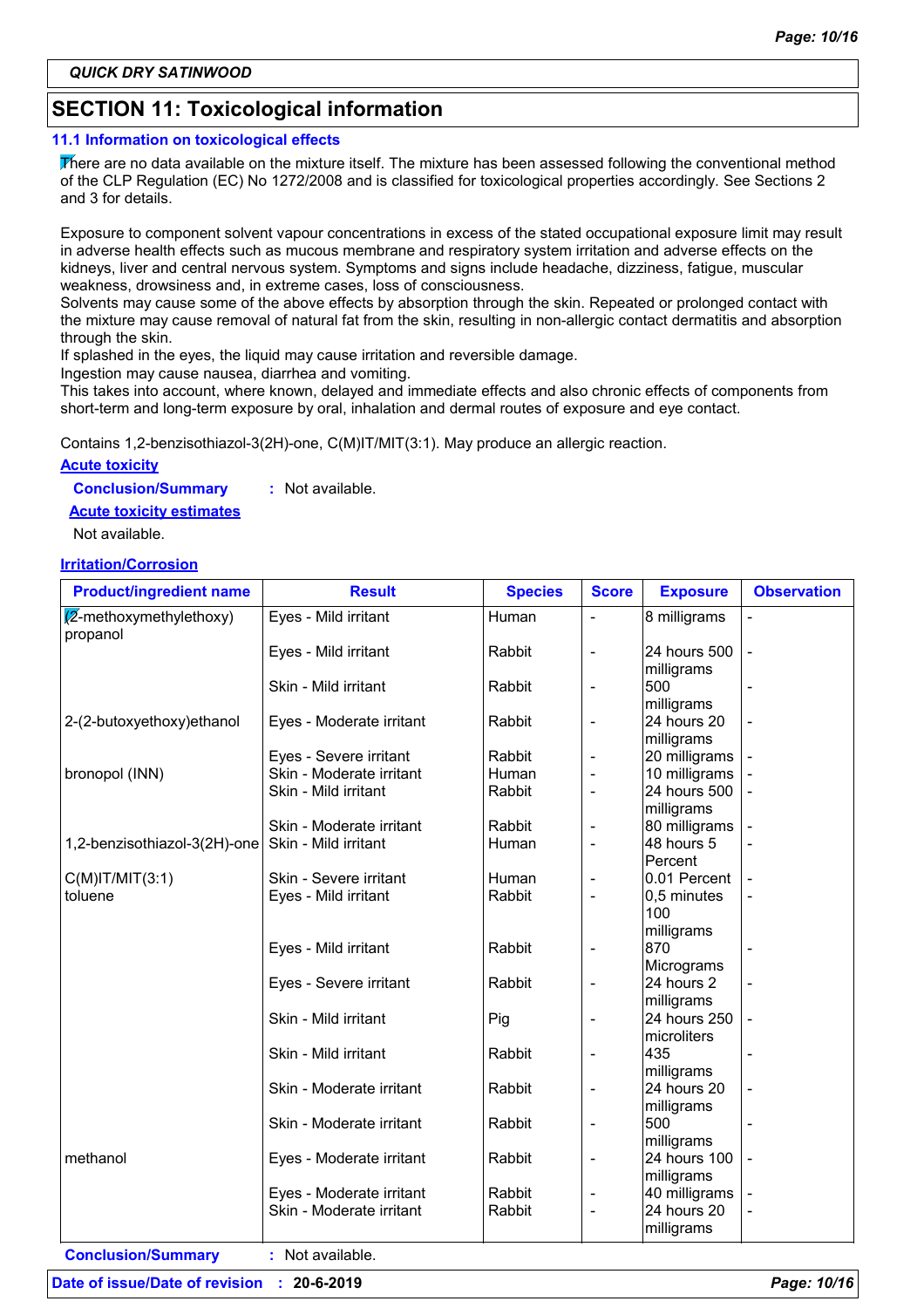# **SECTION 11: Toxicological information**

| <b>Sensitisation</b>                                    |                    |
|---------------------------------------------------------|--------------------|
| <b>Conclusion/Summary</b>                               | $:$ Not available. |
| <b>Mutagenicity</b>                                     |                    |
| <b>Conclusion/Summary</b>                               | $:$ Not available. |
| <b>Carcinogenicity</b>                                  |                    |
| <b>Conclusion/Summary</b>                               | : Not available.   |
| <b>Reproductive toxicity</b>                            |                    |
| <b>Conclusion/Summary</b>                               | $:$ Not available. |
| <u>Teratogenicity</u>                                   |                    |
| <b>Conclusion/Summary</b>                               | Not available.     |
| <u>Specific target organ toxicity (single exposure)</u> |                    |

| <b>Product/ingredient name</b> | <b>Category</b> | <b>Route of</b><br>exposure | <b>Target organs</b>            |
|--------------------------------|-----------------|-----------------------------|---------------------------------|
| <b>pronopol</b> (INN)          | Category 3      | Not applicable.             | Respiratory tract<br>irritation |

**Specific target organ toxicity (repeated exposure)**

Not available.

#### **Aspiration hazard**

Not available.

**Other information :**

: Not available.

# **SECTION 12: Ecological information**

#### **12.1 Toxicity**

There are no data available on the mixture itself. Do not allow to enter drains or watercourses.

The mixture has been assessed following the summation method of the CLP Regulation (EC) No 1272/2008 and is not classified as hazardous to the environment, but contains substance(s) hazardous to the environment. See section 3 for details.

| <b>Product/ingredient name</b> | <b>Result</b>                       | <b>Species</b>                             | <b>Exposure</b> |
|--------------------------------|-------------------------------------|--------------------------------------------|-----------------|
| <i><b>b</b></i> ronopol (INN)  | Acute EC50 0,02 ppm Fresh water     | Algae - Scenedesmus<br>subspicatus         | 96 hours        |
|                                | Acute EC50 1,6 ppm Fresh water      | Daphnia - Daphnia magna                    | I48 hours       |
|                                | Acute LC50 11,17 ppm Fresh water    | Fish - Lepomis macrochirus                 | 196 hours       |
|                                | Chronic NOEC 1,94 ppm               | Fish - Oncorhynchus mykiss                 | 49 days         |
| 1,2-benzisothiazol-3(2H)-one   | Acute EC50 1,5 mg/l                 | Daphnia - Daphnia magna                    | 48 hours        |
|                                | Acute EC50 0,4 mg/l                 | Daphnia - Pseudomonas putia                | 16 hours        |
|                                | Acute EC50 97 ppb Fresh water       | Daphnia - Daphnia magna                    | 48 hours        |
|                                | Acute IC50 0,067 mg/l               | Algae - Pseudokirchneriella<br>subcapitata | 172 hours       |
|                                | Acute LC50 1,3 mg/l                 | Fish - Ochorhyncus mykiss                  | 196 hours       |
|                                | Acute LC50 167 ppb Fresh water      | Fish - Oncorhynchus mykiss                 | 196 hours       |
| I methanol                     | Acute EC50 16,912 mg/l Marine water | Algae - Ulva pertusa                       | 196 hours       |
|                                | Acute EC50 12835 mg/l Fresh water   | Fish - Lepomis macrochirus                 | 196 hours       |
|                                | Chronic NOEC 9,96 mg/l Marine water | Algae - Ulva pertusa                       | 96 hours        |

**Conclusion/Summary :** Not available.

#### **12.2 Persistence and degradability**

**Conclusion/Summary :** Not available.

#### **12.3 Bioaccumulative potential**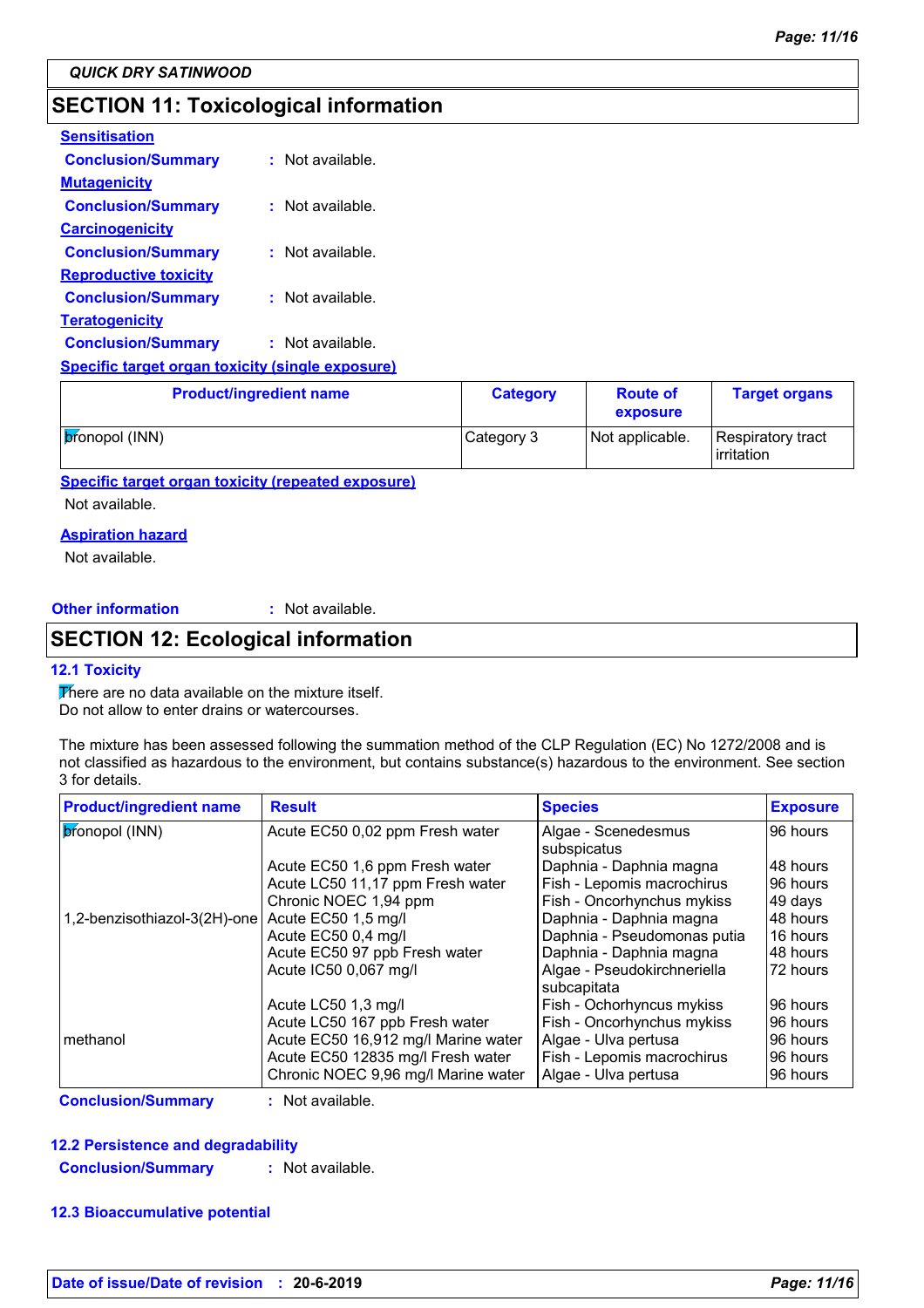*QUICK DRY SATINWOOD*

# **SECTION 12: Ecological information**

| <b>Product/ingredient name</b>                         | $\mathsf{LogP}_\mathsf{ow}$ | <b>BCF</b> | <b>Potential</b> |
|--------------------------------------------------------|-----------------------------|------------|------------------|
| $\sqrt{\mathbb{Z}}$ -methoxymethylethoxy)<br> propanol | 0.004                       |            | llow             |
| 2-(2-butoxyethoxy) ethanol                             |                             |            | llow             |
| bronopol (INN)                                         | 0,18                        |            | low              |
| toluene                                                | 2,73                        | 90         | llow             |
| I methanol                                             | $-0.77$                     | ~10        | low              |

| <b>12.4 Mobility in soil</b>                            |                                                       |
|---------------------------------------------------------|-------------------------------------------------------|
| <b>Soil/water partition</b><br><b>coefficient (Koc)</b> | $:$ Not available.                                    |
| <b>Mobility</b>                                         | $:$ Not available.                                    |
| 12.5 Results of PBT and vPvB assessment                 |                                                       |
| <b>PBT</b>                                              | : Not applicable.                                     |
|                                                         | P: Not available, B: Not available, T: Not available. |
| <b>vPvB</b>                                             | : Not applicable.                                     |
|                                                         | vP: Not available, vB: Not available.                 |
| <b>12.6 Other adverse effects</b>                       | : No known significant effects or critical hazards.   |

# **SECTION 13: Disposal considerations**

The information in this section contains generic advice and guidance. The list of Identified Uses in Section 1 should be consulted for any available use-specific information provided in the Exposure Scenario(s).

#### **13.1 Waste treatment methods**

| <b>Product</b>                 |                                                                                                                                                                                                                                                                                                                                       |                                                                                                                                                                                                                                                                                                                                                                                                                                                                                                                |
|--------------------------------|---------------------------------------------------------------------------------------------------------------------------------------------------------------------------------------------------------------------------------------------------------------------------------------------------------------------------------------|----------------------------------------------------------------------------------------------------------------------------------------------------------------------------------------------------------------------------------------------------------------------------------------------------------------------------------------------------------------------------------------------------------------------------------------------------------------------------------------------------------------|
| <b>Methods of disposal</b>     | all authorities with jurisdiction.                                                                                                                                                                                                                                                                                                    | : The generation of waste should be avoided or minimised wherever possible.<br>Disposal of this product, solutions and any by-products should at all times comply<br>with the requirements of environmental protection and waste disposal legislation<br>and any regional local authority requirements. Dispose of surplus and non-<br>recyclable products via a licensed waste disposal contractor. Waste should not be<br>disposed of untreated to the sewer unless fully compliant with the requirements of |
| <b>Hazardous waste</b>         |                                                                                                                                                                                                                                                                                                                                       | The classification of the product may meet the criteria for a hazardous waste.                                                                                                                                                                                                                                                                                                                                                                                                                                 |
| <b>Disposal considerations</b> |                                                                                                                                                                                                                                                                                                                                       | Do not allow to enter drains or watercourses.<br>Dispose of according to all federal, state and local applicable regulations.<br>If this product is mixed with other wastes, the original waste product code may no<br>longer apply and the appropriate code should be assigned.<br>For further information, contact your local waste authority.                                                                                                                                                               |
| <b>Packaging</b>               |                                                                                                                                                                                                                                                                                                                                       |                                                                                                                                                                                                                                                                                                                                                                                                                                                                                                                |
| <b>Methods of disposal</b>     | when recycling is not feasible.                                                                                                                                                                                                                                                                                                       | : The generation of waste should be avoided or minimised wherever possible. Waste<br>packaging should be recycled. Incineration or landfill should only be considered                                                                                                                                                                                                                                                                                                                                          |
| <b>Disposal considerations</b> | Using information provided in this safety data sheet, advice should be obtained from<br>the relevant waste authority on the classification of empty containers.<br>Empty containers must be scrapped or reconditioned.<br>Dispose of containers contaminated by the product in accordance with local or<br>national legal provisions. |                                                                                                                                                                                                                                                                                                                                                                                                                                                                                                                |
| <b>Type of packaging</b>       |                                                                                                                                                                                                                                                                                                                                       | European waste catalogue (EWC)                                                                                                                                                                                                                                                                                                                                                                                                                                                                                 |
| <b>CEPE Paint Guidelines</b>   | 15 01 10*                                                                                                                                                                                                                                                                                                                             | packaging containing residues of or contaminated by<br>hazardous substances                                                                                                                                                                                                                                                                                                                                                                                                                                    |
| <b>Special precautions</b>     |                                                                                                                                                                                                                                                                                                                                       | This material and its container must be disposed of in a safe way. Care should be<br>taken when handling emptied containers that have not been cleaned or rinsed out.<br>Empty containers or liners may retain some product residues. Avoid dispersal of<br>spilt material and runoff and contact with soil, waterways, drains and sewers.                                                                                                                                                                     |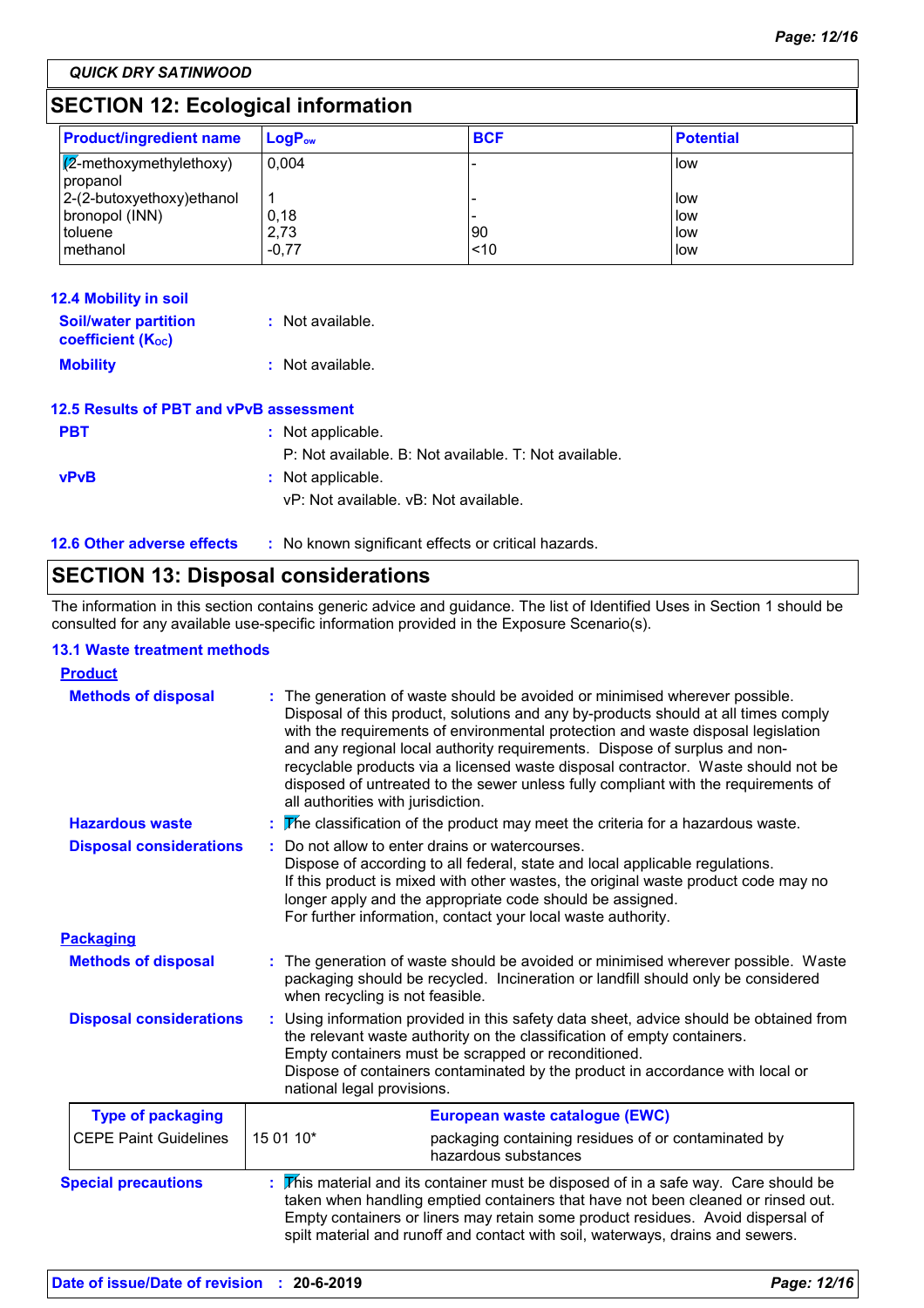*QUICK DRY SATINWOOD*

### **SECTION 14: Transport information**

| Information pertaining to IATA and ADN is considered not relevant since the<br>material is not packaged in the correct approved packaging required of these<br>methods of transport. |                                                                                                                                                                                                                        |                 |  |
|--------------------------------------------------------------------------------------------------------------------------------------------------------------------------------------|------------------------------------------------------------------------------------------------------------------------------------------------------------------------------------------------------------------------|-----------------|--|
|                                                                                                                                                                                      | <b>ADR</b>                                                                                                                                                                                                             | <b>IMDG</b>     |  |
| 14.1 UN number                                                                                                                                                                       | Not regulated.                                                                                                                                                                                                         | Not regulated.  |  |
| 14.2 UN proper<br>shipping name                                                                                                                                                      | Not applicable.                                                                                                                                                                                                        | Not applicable. |  |
| <b>14.3 Transport</b><br>hazard class(es)<br><b>Class</b>                                                                                                                            | Not applicable.                                                                                                                                                                                                        | Not applicable. |  |
| <b>Subsidiary class</b>                                                                                                                                                              |                                                                                                                                                                                                                        |                 |  |
| <b>14.4 Packing group</b>                                                                                                                                                            | Not applicable.                                                                                                                                                                                                        | Not applicable. |  |
| 14.5<br><b>Environmental</b><br><b>hazards</b>                                                                                                                                       |                                                                                                                                                                                                                        |                 |  |
| <b>Marine pollutant</b>                                                                                                                                                              | No.                                                                                                                                                                                                                    | No.             |  |
| <b>Marine pollutant</b><br><b>substances</b>                                                                                                                                         |                                                                                                                                                                                                                        | Not available.  |  |
| <b>14.6 Special</b><br>precautions for<br>user                                                                                                                                       | Transport within user's premises: always<br>transport in closed containers that are upright<br>and secure. Ensure that persons transporting<br>the product know what to do in the event of an<br>accident or spillage. |                 |  |
| <b>HI/Kemler number</b>                                                                                                                                                              | Not available.                                                                                                                                                                                                         |                 |  |
| <b>Emergency</b><br>schedules (EmS)                                                                                                                                                  |                                                                                                                                                                                                                        | Not applicable. |  |
| <b>14.7 Transport in bulk</b><br>according to Annex II of<br><b>MARPOL and the IBC Code</b>                                                                                          | : Not applicable.                                                                                                                                                                                                      |                 |  |
| <b>Additional</b><br><b>information</b>                                                                                                                                              |                                                                                                                                                                                                                        |                 |  |
|                                                                                                                                                                                      | <b>SECTION 15: Regulatory information</b>                                                                                                                                                                              |                 |  |

#### **15.1 Safety, health and environmental regulations/legislation specific for the substance or mixture EU Regulation (EC) No. 1907/2006 (REACH)**

#### **Annex XIV - List of substances subject to authorisation**

#### **Annex XIV**

None of the components are listed.

#### **Substances of very high concern**

None of the components are listed.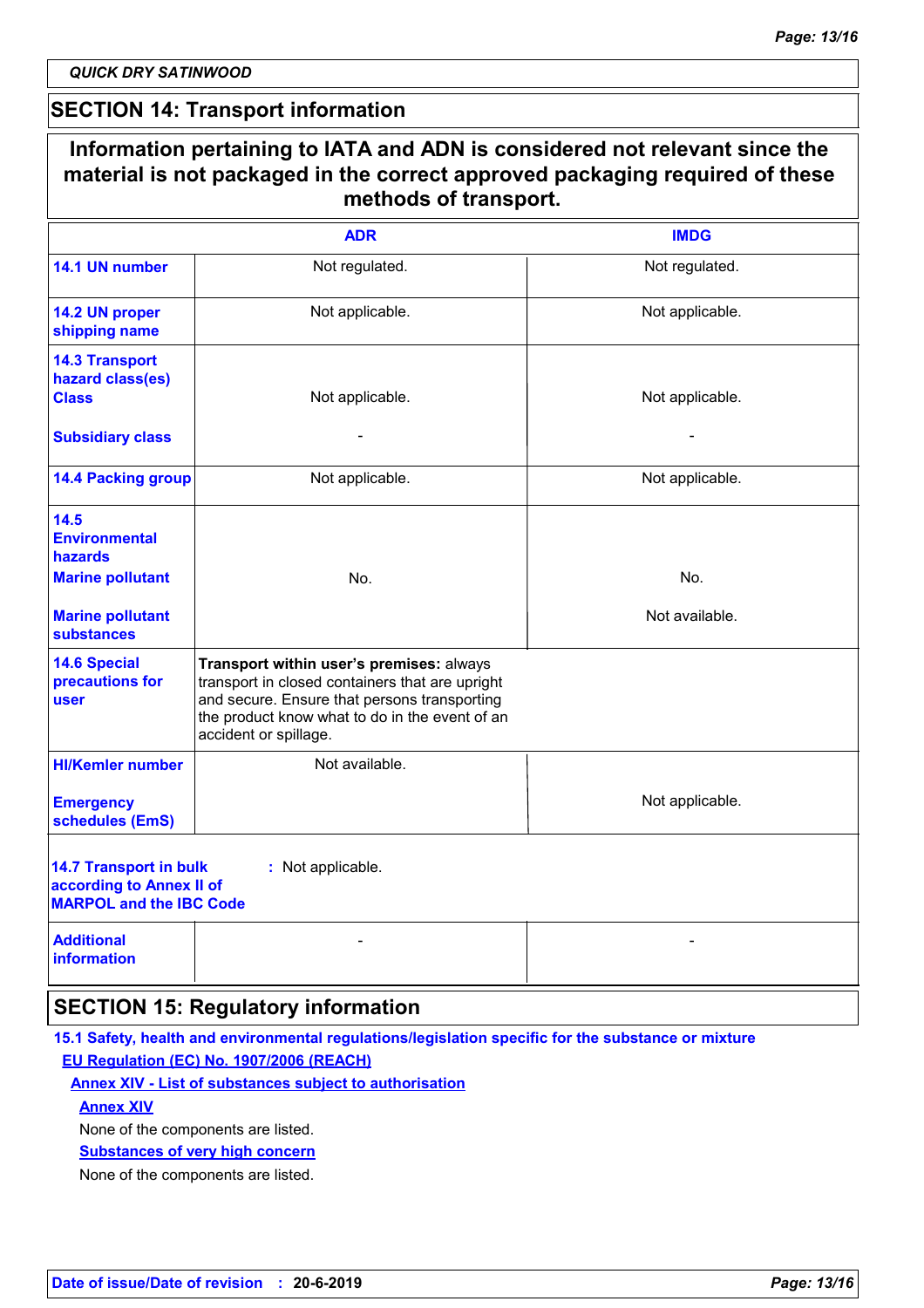# **SECTION 15: Regulatory information**

| <b>Annex XVII - Restrictions</b><br>on the manufacture,<br>placing on the market<br>and use of certain<br>dangerous substances,<br>mixtures and articles | : Not applicable.                                                                                                                                         |
|----------------------------------------------------------------------------------------------------------------------------------------------------------|-----------------------------------------------------------------------------------------------------------------------------------------------------------|
| <b>Other EU regulations</b>                                                                                                                              |                                                                                                                                                           |
| <b>VOC</b>                                                                                                                                               | : The provisions of Directive 2004/42/EC on VOC apply to this product. Refer to the<br>product label and/or technical data sheet for further information. |
| <b>VOC for Ready-for-Use</b><br><b>Mixture</b>                                                                                                           | : Not applicable.                                                                                                                                         |
| Ozone depleting substances (1005/2009/EU)<br>Not listed.                                                                                                 |                                                                                                                                                           |
| Prior Informed Consent (PIC) (649/2012/EU)<br>Not listed.                                                                                                |                                                                                                                                                           |
| <b>Seveso Directive</b><br><b>International regulations</b><br>Not listed.                                                                               | This product is not controlled under the Seveso Directive.<br><b>Chemical Weapon Convention List Schedules I. II &amp; III Chemicals</b>                  |
| <b>Montreal Protocol (Annexes A, B, C, E)</b><br>Not listed.                                                                                             |                                                                                                                                                           |
| Not listed.                                                                                                                                              | <b>Stockholm Convention on Persistent Organic Pollutants</b>                                                                                              |
| Not listed.                                                                                                                                              | <b>Rotterdam Convention on Prior Informed Consent (PIC)</b>                                                                                               |
| <b>UNECE Aarhus Protocol on POPs and Heavy Metals</b><br>Not listed.                                                                                     |                                                                                                                                                           |
| <b>15.2 Chemical safety</b><br>assessment                                                                                                                | : No Chemical Safety Assessment has been carried out.                                                                                                     |

### **SECTION 16: Other information**

| <b>CEPE code</b> | $\overline{A}$ |
|------------------|----------------|
|------------------|----------------|

 $\nabla$  Indicates information that has changed from previously issued version.

| <b>Abbreviations and acronyms : ATE = Acute Toxicity Estimate</b> |  |                                                                               |
|-------------------------------------------------------------------|--|-------------------------------------------------------------------------------|
|                                                                   |  | CLP = Classification, Labelling and Packaging Regulation [Regulation (EC) No. |
|                                                                   |  | 1272/2008]                                                                    |
|                                                                   |  | DMEL = Derived Minimal Effect Level                                           |
|                                                                   |  | DNEL = Derived No Effect Level                                                |
|                                                                   |  | EUH statement = CLP-specific Hazard statement                                 |
|                                                                   |  | PBT = Persistent, Bioaccumulative and Toxic                                   |
|                                                                   |  | <b>PNEC</b> = Predicted No Effect Concentration                               |
|                                                                   |  | <b>RRN = REACH Registration Number</b>                                        |
|                                                                   |  | vPvB = Very Persistent and Very Bioaccumulative                               |

**Procedure used to derive the classification according to Regulation (EC) No. 1272/2008 [CLP/GHS]**

| <b>Classification</b> | <b>Justification</b> |
|-----------------------|----------------------|
| Skin Sens. 1, H317    | Calculation method   |

**Full text of abbreviated H statements**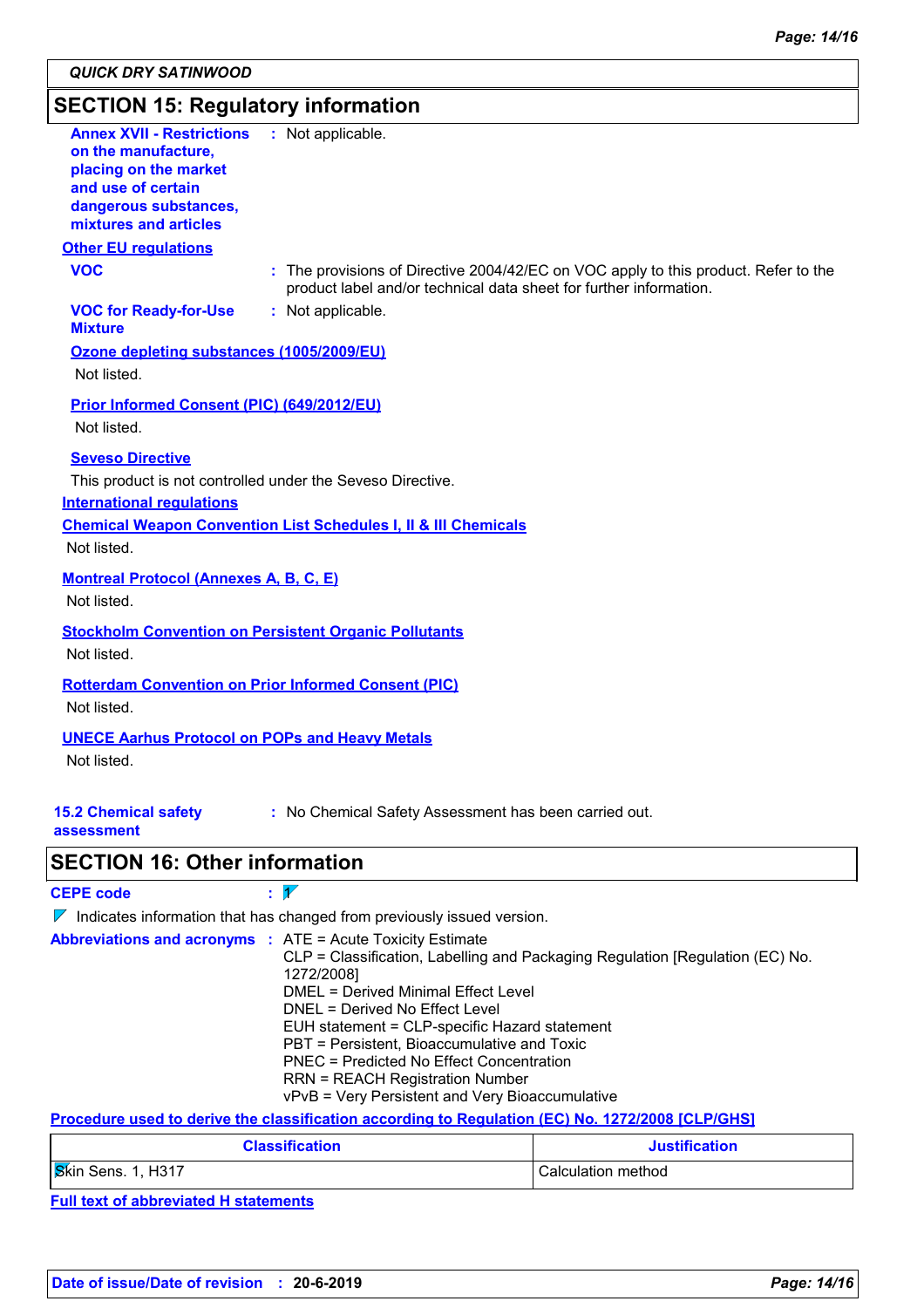### **SECTION 16: Other information**

| <b>F</b> <sup>225</sup> | Highly flammable liquid and vapour.                      |  |  |  |
|-------------------------|----------------------------------------------------------|--|--|--|
| H <sub>301</sub>        | Toxic if swallowed.                                      |  |  |  |
| H302                    | Harmful if swallowed.                                    |  |  |  |
| H304                    | May be fatal if swallowed and enters airways.            |  |  |  |
| H311                    | Toxic in contact with skin.                              |  |  |  |
| H312                    | Harmful in contact with skin.                            |  |  |  |
| H314                    | Causes severe skin burns and eye damage.                 |  |  |  |
| H315                    | Causes skin irritation.                                  |  |  |  |
| H317                    | May cause an allergic skin reaction.                     |  |  |  |
| H318                    | Causes serious eye damage.                               |  |  |  |
| l H319                  | Causes serious eye irritation.                           |  |  |  |
| H331 H                  | Toxic if inhaled.                                        |  |  |  |
| H335                    | May cause respiratory irritation.                        |  |  |  |
| H336                    | May cause drowsiness or dizziness.                       |  |  |  |
| H361d                   | Suspected of damaging the unborn child.                  |  |  |  |
| H370                    | Causes damage to organs.                                 |  |  |  |
| l H373                  | May cause damage to organs through prolonged or repeated |  |  |  |
|                         | exposure.                                                |  |  |  |
| H400                    | Very toxic to aquatic life.                              |  |  |  |
| H410                    | Very toxic to aquatic life with long lasting effects.    |  |  |  |

#### **Full text of classifications [CLP/GHS]**

| Date of issue/ Date of<br>revision               | $: 20 - 6 - 2019$ |                                                                                                   |
|--------------------------------------------------|-------------------|---------------------------------------------------------------------------------------------------|
| <b>Date of printing</b>                          | $: 20 - 6 - 2019$ |                                                                                                   |
|                                                  |                   | (Narcotic effects) - Category 3                                                                   |
| STOT SE 3, H336                                  |                   | SPECIFIC TARGET ORGAN TOXICITY - SINGLE EXPOSURE                                                  |
|                                                  |                   | (Respiratory tract irritation) - Category 3                                                       |
| STOT SE 3, H335                                  |                   | Category 1<br>SPECIFIC TARGET ORGAN TOXICITY - SINGLE EXPOSURE                                    |
| STOT SE 1, H370                                  |                   | <b>EXPOSURE - Category 2</b><br>SPECIFIC TARGET ORGAN TOXICITY - SINGLE EXPOSURE -                |
| STOT RE 2, H373                                  |                   | SPECIFIC TARGET ORGAN TOXICITY - REPEATED                                                         |
| Skin Sens. 1, H317                               |                   | SKIN SENSITISATION - Category 1                                                                   |
| Skin Irrit. 2, H315                              |                   | SKIN CORROSION/IRRITATION - Category 2                                                            |
| Skin Corr. 1B, H314                              |                   | SKIN CORROSION/IRRITATION - Category 1B                                                           |
| Repr. 2, H361d                                   |                   | REPRODUCTIVE TOXICITY (Unborn child) - Category 2                                                 |
| Flam. Liq. 2, H225                               |                   | FLAMMABLE LIQUIDS - Category 2                                                                    |
| Eye Irrit. 2, H319                               |                   | SERIOUS EYE DAMAGE/EYE IRRITATION - Category 2                                                    |
| Eye Dam. 1, H318                                 |                   | SERIOUS EYE DAMAGE/EYE IRRITATION - Category 1                                                    |
| Asp. Tox. 1, H304                                |                   | <b>ASPIRATION HAZARD - Category 1</b>                                                             |
| Aquatic Acute 1, H400<br>Aquatic Chronic 1, H410 |                   | SHORT-TERM (ACUTE) AQUATIC HAZARD - Category 1<br>LONG-TERM (CHRONIC) AQUATIC HAZARD - Category 1 |
| Acute Tox. 4, H312                               |                   | ACUTE TOXICITY (dermal) - Category 4                                                              |
| Acute Tox. 4, H302                               |                   | ACUTE TOXICITY (oral) - Category 4                                                                |
| Acute Tox. 3, H331                               |                   | <b>ACUTE TOXICITY (inhalation) - Category 3</b>                                                   |
| Acute Tox. 3, H311                               |                   | ACUTE TOXICITY (dermal) - Category 3                                                              |
| Kcute Tox. 3, H301                               |                   | ACUTE TOXICITY (oral) - Category 3                                                                |

| <b>revision</b>        |                    |
|------------------------|--------------------|
| Date of previous issue | $: 21 - 12 - 2018$ |
| <b>Version</b>         | $\pm$ 11           |

#### **Notice to reader**

*IMPORTANT NOTE The information in this data sheet is not intended to be exhaustive and is based on the present state of our knowledge and on current laws: any person using the product for any purpose other than that specifically recommended in the technical data sheet without first obtaining written confirmation from us*  as to the suitability of the product for the intended purpose does so at his own risk. It is always the *responsibility of the user to take all necessary steps to fulfill the demands set out in the local rules and legislation. Always read the Material Data Sheet and the Technical Data Sheet for this product if available. All advice we give or any statement made about the product by us (whether in this data sheet or otherwise) is correct to the best of our knowledge but we have no control over the quality or the condition of the substrate or the many factors affecting the use and application of the product. Therefore, unless we specifically agree in writing otherwise, we do not accept any liability whatsoever for the performance of the product or for any loss or damage arising out of the use of the product. All products supplied and technical advice given are*